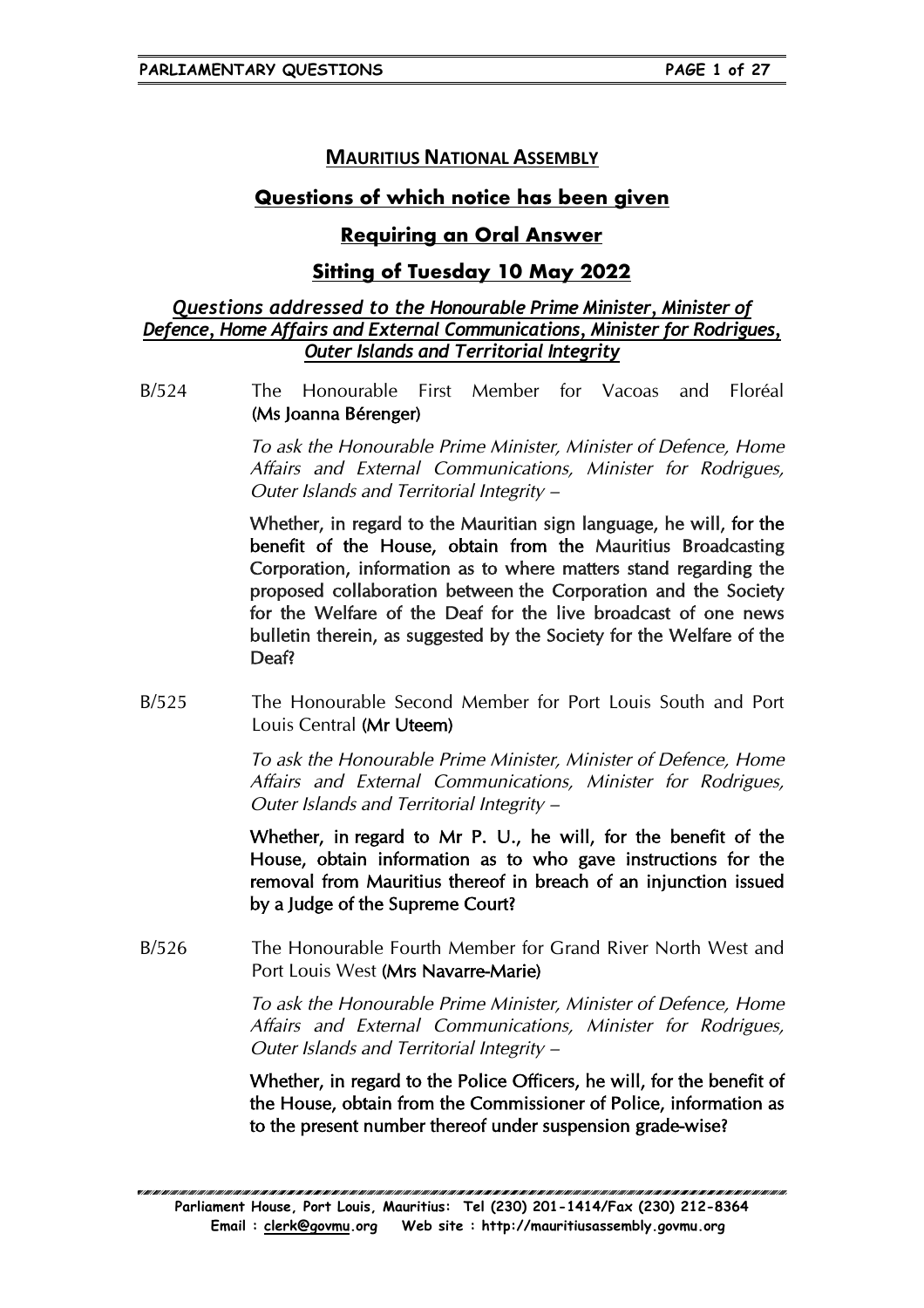B/527 The Honourable First Member for Belle Rose and Quatre Bornes (Dr Boolell)

> To ask the Honourable Prime Minister, Minister of Defence, Home Affairs and External Communications, Minister for Rodrigues, Outer Islands and Territorial Integrity –

> Whether, in regard to the recent social unrest, he will, for the benefit of the House, obtain from the Commissioner of Police, information as to if the suspected instigators thereof have been identified and, if so, indicate the actions taken in relation thereto, if any?

B/528 The Honourable Third Member for Port Louis North and Montagne Longue (Ms Tour)

> To ask the Honourable Prime Minister, Minister of Defence, Home Affairs and External Communications, Minister for Rodrigues, Outer Islands and Territorial Integrity –

> Whether, in regard to Vallée des Prêtres, he will, for the benefit of the House, obtain from the Commissioner of Police, information as to the safety and security measures being envisaged following the recent reported cases of theft and violence thereat?

B/529 The Honourable First Member for Beau Bassin and Petite Rivière (Mr Bhagwan)

> To ask the Honourable Prime Minister, Minister of Defence, Home Affairs and External Communications, Minister for Rodrigues, Outer Islands and Territorial Integrity –

> Whether, in regard to Mr P. M. he will, for the benefit of the House, obtain from Airports of Mauritius Ltd., information as to the (a) date of appointment thereof as Chairperson of the board thereof and (b) terms and conditions of appointment, including, the monthly remuneration drawn and if he is entitled to an official car, indicating the type, date of purchase and total cost thereof?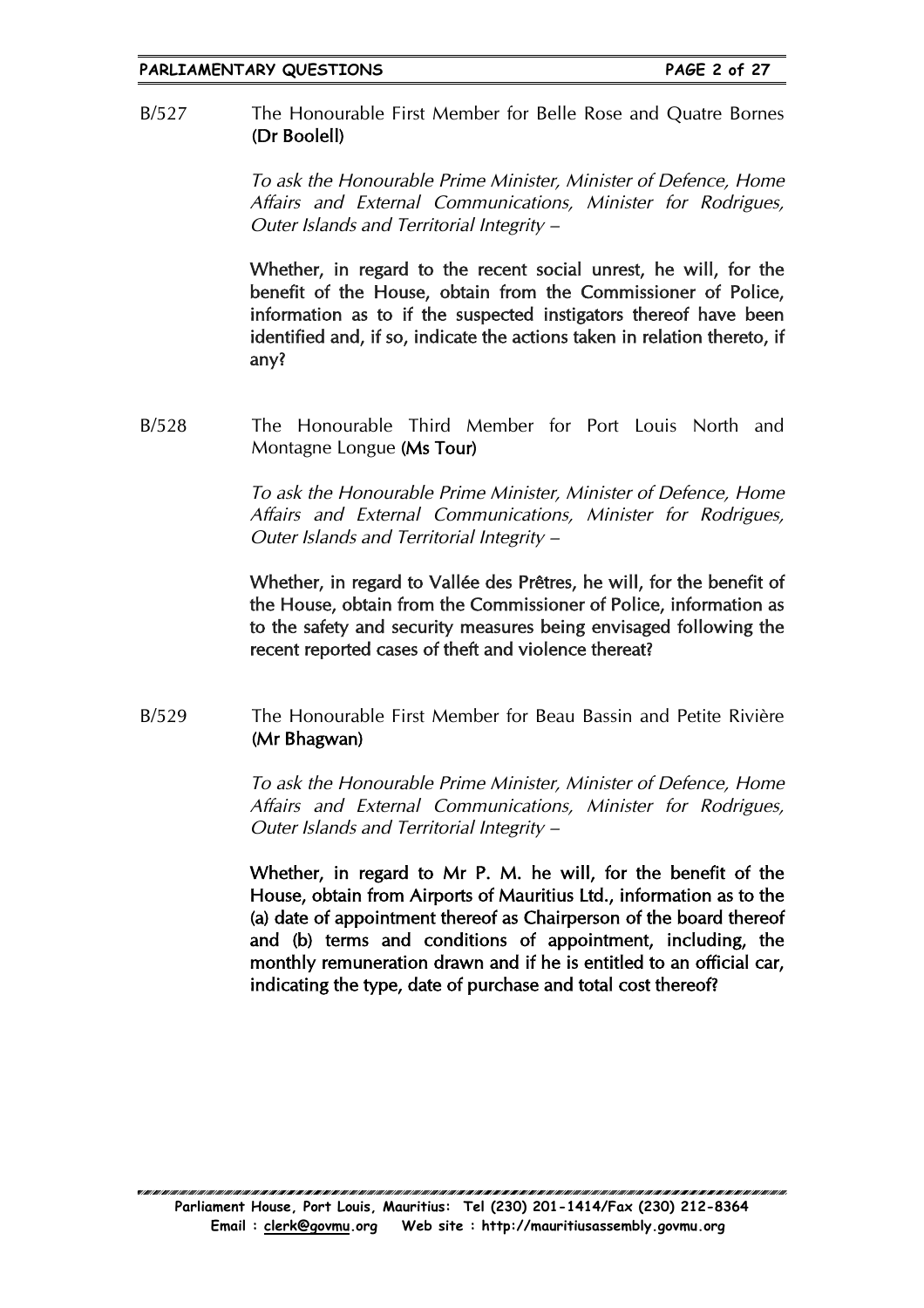### B/530 The Honourable First Member for Belle Rose and Quatre Bornes (Dr Boolell)

To ask the Honourable Prime Minister, Minister of Defence, Home Affairs and External Communications, Minister for Rodrigues, Outer Islands and Territorial Integrity –

Whether, in regard to Mr P. U., he will, for the benefit of the House, obtain from the Passport and Immigration Office, information as to if a deportation order has been issued and executed against him?

### B/531 The Honourable Second Member for Grand' Baie and Poudre d'Or (Dr Gungapersad)

To ask the Honourable Prime Minister, Minister of Defence, Home Affairs and External Communications, Minister for Rodrigues, Outer Islands and Territorial Integrity –

Whether, in regard to the inquiry in the Bet365 case, he will, for the benefit of the House, obtain from the Commissioner of Police, information as to where matters stand?

## B/532 The Honourable First Member for Mahebourg and Plaine Magnien (Mr Ramful)

To ask the Honourable Prime Minister, Minister of Defence, Home Affairs and External Communications, Minister for Rodrigues, Outer Islands and Territorial Integrity –

Whether, in regard to the offences provided under the Consolidated COVID-19 Regulations, he will, for the benefit of the House, obtain from the Commissioner of Police, information as to the number of contraventions booked therefor in each case since the coming into force thereof to date (a) giving a breakdown thereof and (b) indicating the total quantum of money collected in terms of fines as at to date?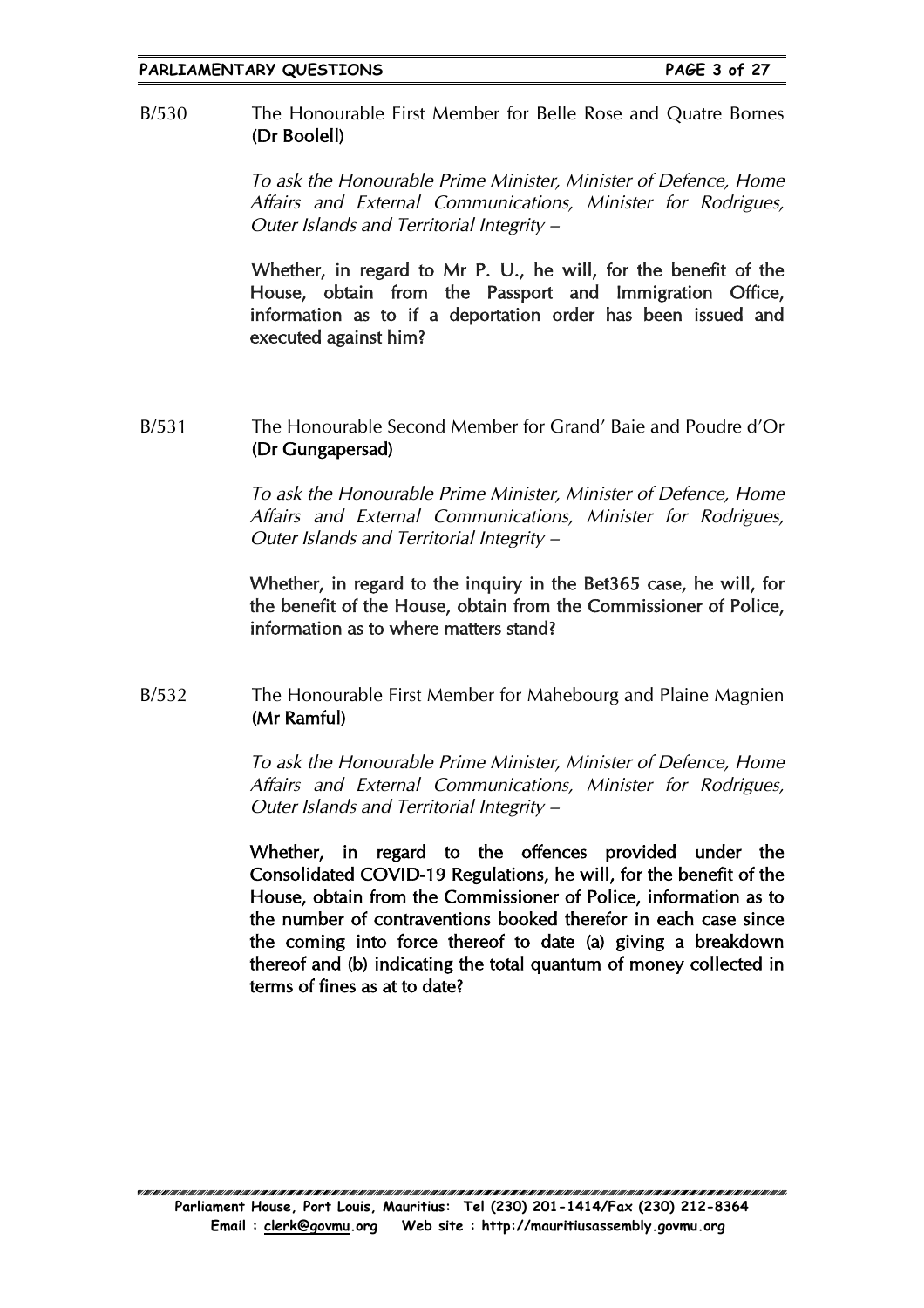B/533 The Honourable Third Member for Flacq and Bon Accueil (Mr Nuckcheddy)

> To ask the Honourable Prime Minister, Minister of Defence, Home Affairs and External Communications, Minister for Rodrigues, Outer Islands and Territorial Integrity –

> Whether, in regard to reported recent gatherings held by Mr R. V. and some other lawyers, he will, for the benefit of the House, obtain from the Commissioner of Police, information as to if same have been held in compliance with the existing legislation pertaining to public gatherings and, if not, indicate if any arrest has been effected in connection therewith and, if not, why not?

B/534 The Honourable First Member for Beau Bassin and Petite Rivière (Mr Bhagwan)

> To ask the Honourable Prime Minister, Minister of Defence, Home Affairs and External Communications, Minister for Rodrigues, Outer Islands and Territorial Integrity –

> Whether, in regard to the death of late Mr S. K. at Moka, he will, for the benefit of the House, obtain from the Commissioner of Police, information as to where matters stand as to the inquiry carried out thereinto following the findings of the Magistrate of the District Court of Moka, indicating the number of statements recorded by the Central Crime Investigation Division, including if Mr Y. S. has been interrogated?

B/535 The Honourable First Member for Beau Bassin and Petite Rivière (Mr Bhagwan)

> To ask the Honourable Prime Minister, Minister of Defence, Home Affairs and External Communications, Minister for Rodrigues, Outer Islands and Territorial Integrity –

> Whether, in regard to Mr P. M., Senior Advisor attached to his Office, he will state, since October 2021 to date, the number of Boards of public bodies and/or State-owned companies on which he is serving, indicating in each case the (a) nomination date and (b) monthly remuneration drawn?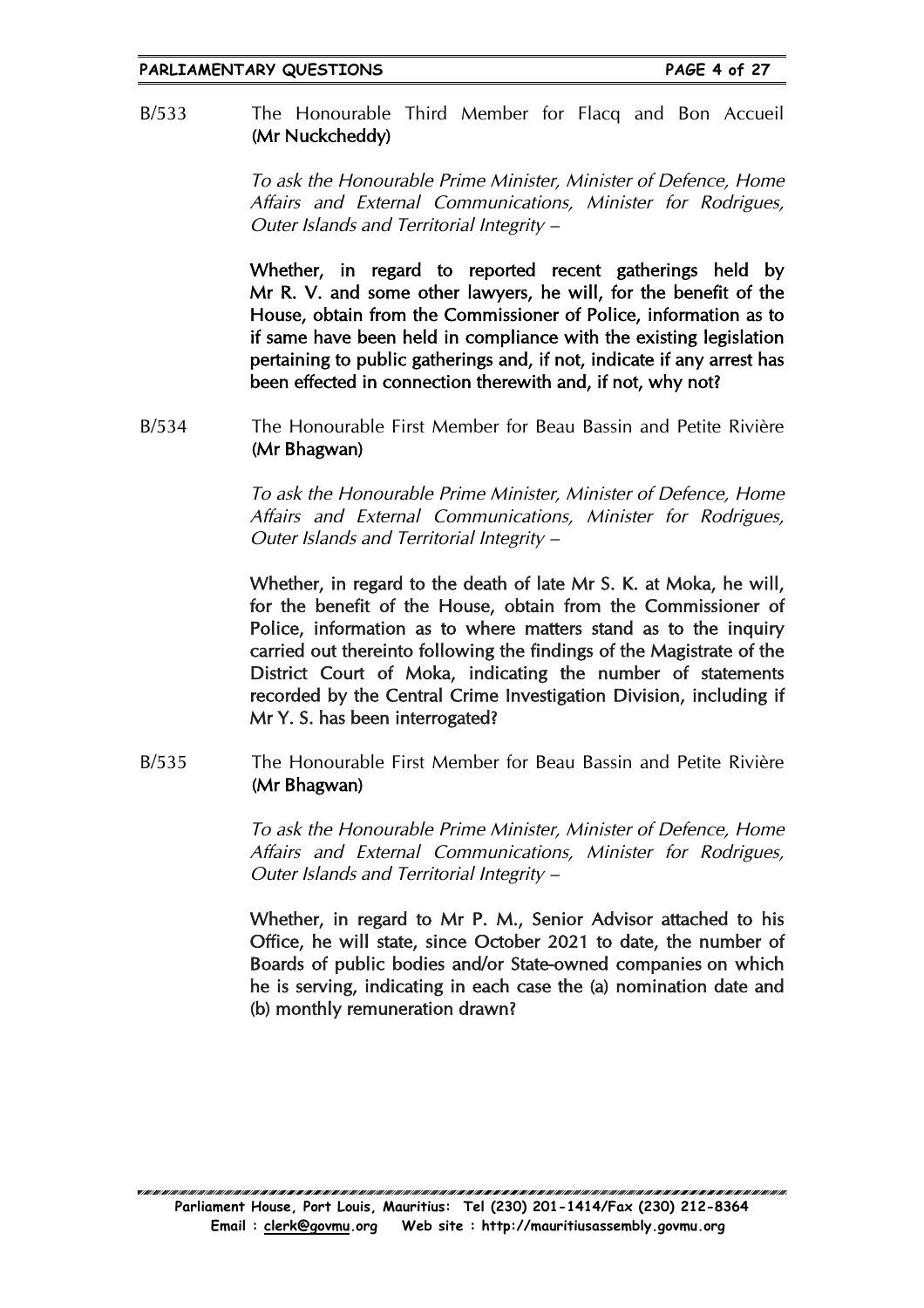#### **PARLIAMENTARY QUESTIONS PAGE 5 of 27**

B/536 The Honourable Fourth Member for Port Louis Maritime and Port Louis East (Mr Juman)

> To ask the Honourable Prime Minister, Minister of Defence, Home Affairs and External Communications, Minister for Rodrigues, Outer Islands and Territorial Integrity –

> Whether, in regard to overseas missions, he will state the number of ministerial delegations and Honourable Members having undertaken same since the reopening of the borders in October 2021, indicating in each case the (a) purpose and outcome thereof, if any, and (b) cost incurred, including air tickets and per diem allowances?

B/537 The Honourable Second Member for Port Louis North and Montagne Longue (Mrs Luchmun Roy)

> To ask the Honourable Prime Minister, Minister of Defence, Home Affairs and External Communications, Minister for Rodrigues, Outer Islands and Territorial Integrity –

> Whether, in regard to Meta, he will, for the benefit of the House, obtain from the Independent Communication Technologies Authority, information as to where matters stand as to the carrying out in Mauritius of a proposed programme of activities and workshops to build awareness on responsible online behaviour?

B/538 The Honourable Second Member for Vacoas and Floréal (Mr Bodha)

> To ask the Honourable Prime Minister, Minister of Defence, Home Affairs and External Communications, Minister for Rodrigues, Outer Islands and Territorial Integrity –

> Whether, in regard to vegetables, he will, for the benefit of the House, obtain from the Commissioner of Police, information as to the reported number of thefts thereof in 2019, 2020, 2021 and since January 2022 to date, indicating the measures being put in place to prevent same?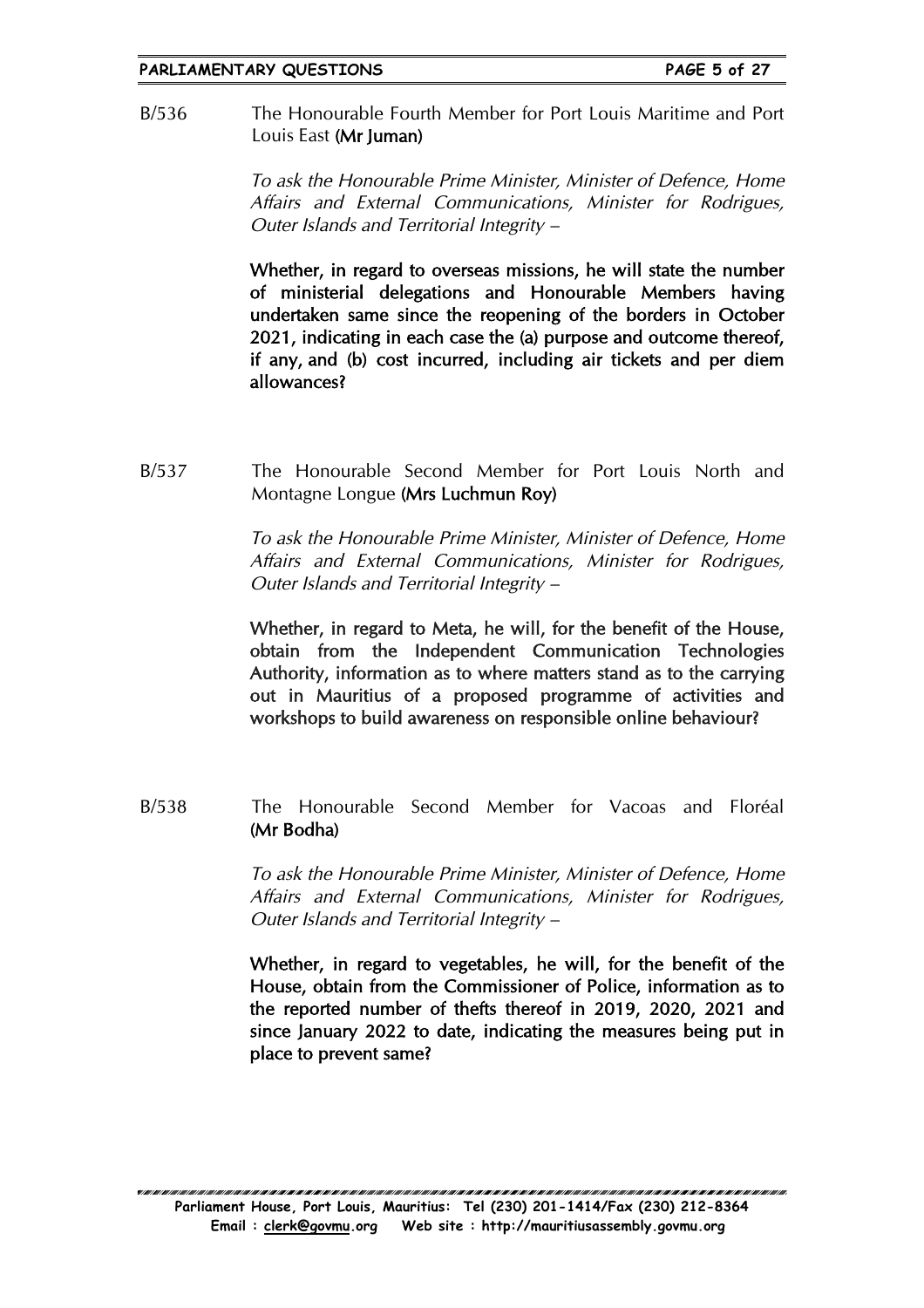#### **PARLIAMENTARY QUESTIONS PAGE 6 of 27**

B/539 The Honourable Third Member for Grand River North West and Port Louis West (Mr Armance)

> To ask the Honourable Prime Minister, Minister of Defence, Home Affairs and External Communications, Minister for Rodrigues, Outer Islands and Territorial Integrity –

> Whether, in regard to the Mauritius Broadcasting Corporation, he will state if he has taken cognizance of the correspondences addressed to his Office by the Affirmative Action Non-Governmental Organisation on 20 January and 10 February 2022, respectively, and, if so, indicate the actions taken in relation thereto, if any?

B/540 The Honourable First Member for La Caverne and Phoenix (Mr Lobine)

> To ask the Honourable Prime Minister, Minister of Defence, Home Affairs and External Communications, Minister for Rodrigues, Outer Islands and Territorial Integrity –

> Whether, in regard to the oil spill that occurred on or about 29 April 2022 within the waters falling under the control of the Mauritius Ports Authority (MPA), he will, for the benefit of the House, obtain from the MPA, information as to (a) the causes thereof (b) if an inquiry has been initiated to identify the polluters and (c) the immediate actions taken to mitigate the negative impact thereof on marine environment within the region?

B/541 The Honourable Third Member for Port Louis Maritime and Port Louis East (Mr Ameer Meea)

> To ask the Honourable Prime Minister, Minister of Defence, Home Affairs and External Communications, Minister for Rodrigues, Outer Islands and Territorial Integrity –

> Whether, in regard to fatal road accidents, he will, for the benefit of the House, obtain from the Commissioner of Police, information as to the number thereof since July 2021 to April 2022, indicating the number of deaths caused?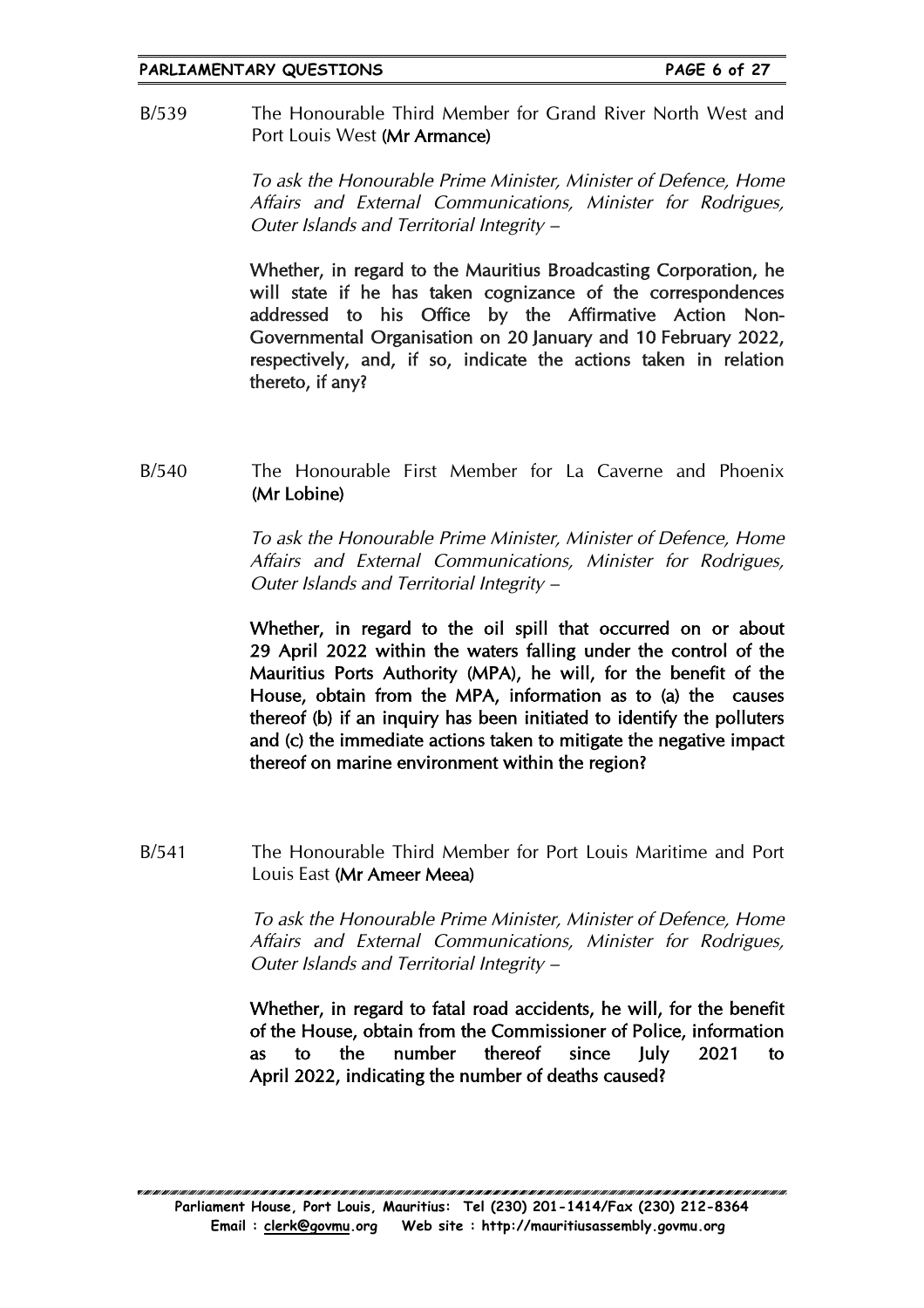## *Questions addressed to Honourable Ministers, other than to the Honourable Prime Minister, Minister of Defence, Home Affairs and External Communications, Minister for Rodrigues, Outer Islands and Territorial Integrity*

B/542 The Honourable Second Member for Vacoas and Floréal (Mr Bodha)

> To ask the Honourable Minister of Land Transport and Light Rail, Minister of Foreign Affairs, Regional Integration and International Trade –

> Whether, in regard to passenger bus fares, he will, for the benefit of the House, obtain from the National Land Transport Authority, information as to if a review thereof is being considered?

B/543 The Honourable Second Member for Port Louis Maritime and Port Louis East (Mr Abbas Mamode)

> To ask the Honourable Minister of National Infrastructure and Community Development –

> Whether, in regard to the motorways and classified roads, he will, for the benefit of the House, obtain from the Road Development Authority, information as to if there is a lack of direction signage at different places along same and, if so, indicate if consideration will be given for the placing of conspicuous direction signage thereat?

B/544 The Honourable First Member for La Caverne and Phoenix (Mr Lobine)

> To ask Dr the Honourable Vice-Prime Minister, Minister of Local Government and Disaster Risk Management –

> Whether, in regard to the Vacoas Urban Terminal, he will, for the benefit of the House, obtain information as to if the contract for the construction thereof has been awarded and, if so, indicate the (a) name of the selected bidder and (b) source of funding thereof?

B/545 The Honourable First Member for Vacoas and Floréal (Ms Joanna Bérenger)

> To ask Dr the Honourable Minister of Finance, Economic Planning and Development –

> Whether, in regard to the housing units containing hazardous asbestos and which need to be dismantled, he will state if financial measures or compensation will be considered in respect thereof?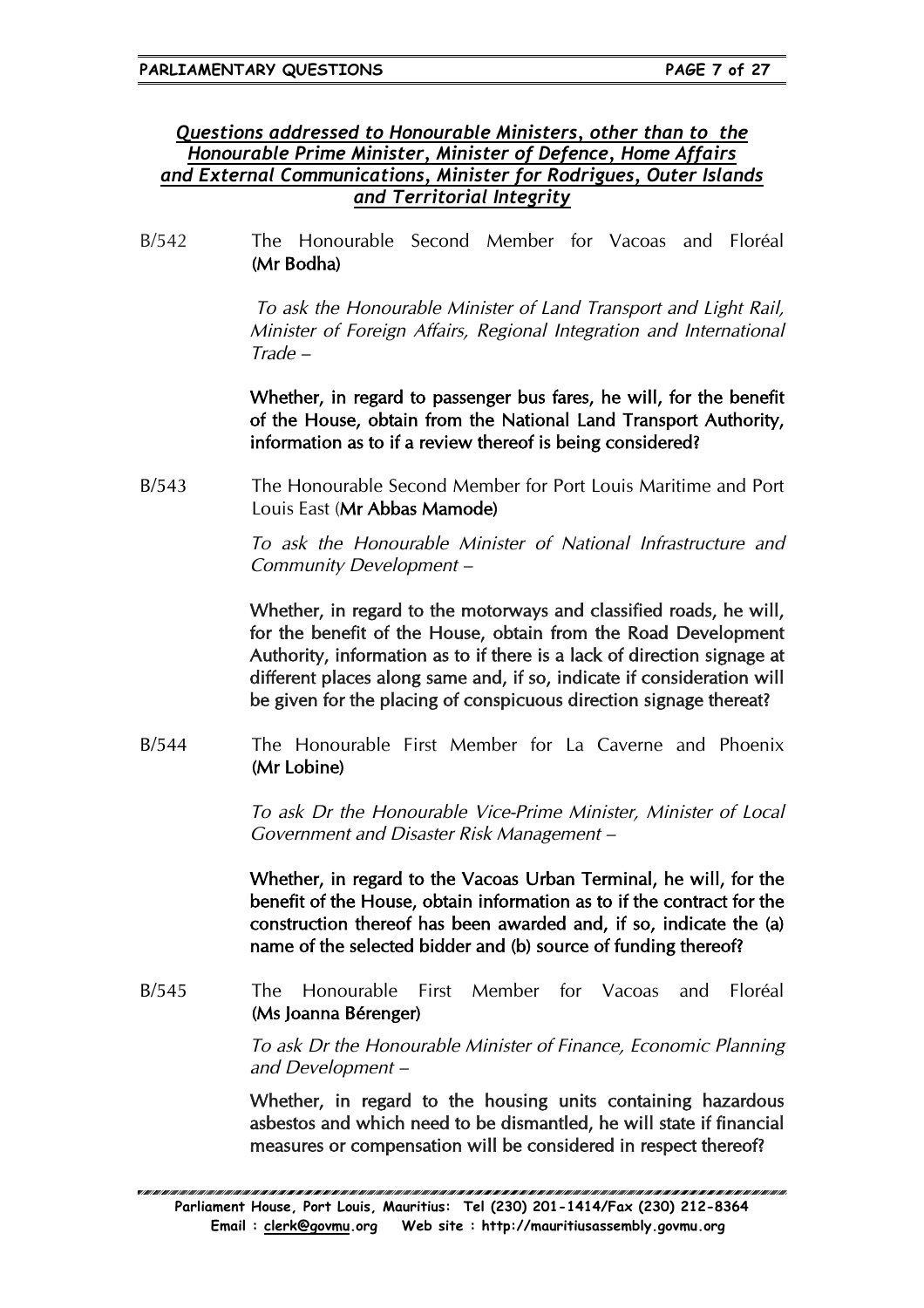B/546 The Honourable First Member for Vacoas and Floréal (Ms Joanna Bérenger)

> To ask the Honourable Minister of Environment, Solid Waste Management and Climate Change –

> Whether, in regard to the Environmentally Sensitive Areas, he will state where matters stand as to the proposed validation thereof by the relevant authorities of the draft Environmentally Sensitive Areas Mapping produced under the Management of Coastal Zones in Mauritius Project?

B/547 The Honourable Second Member for Grand' Baie and Poudre d'Or (Dr Gungapersad)

> To ask the Honourable Vice-Prime Minister, Minister of Education, Tertiary Education, Science and Technology –

> Whether, in regard to the State and private secondary schools in mainland Mauritius and in Rodrigues Island, she will state the reported number of students thereof having allegedly been victims of sexual abuse inside and outside the school premises, respectively, since January 2015 to date?

B/548 The Honourable First Member for La Caverne and Phoenix (Mr Lobine)

> To ask Dr the Honourable Vice-Prime Minister, Minister of Local Government and Disaster Risk Management –

> Whether, in regard to Morcellement Aurea at Côte d'Or, he will state since when same is serviced by any local authority, indicating the local authority under which it falls?

B/549 The Honourable Second Member for Grand' Baie and Poudre d'Or (Dr Gungapersad)

> To ask the Honourable Minister of National Infrastructure and Community Development –

> Whether, in regard to development projects in Constituency No. 6, Grand' Baie and Poudre d'Or, he will (a) state the (i) number thereof implemented by the National Development Unit since January 2015 to date (ii) total budget earmarked therefor for the year 2021-2022, indicating the amount thereof disbursed as at to date and (b) table the list of completed and ongoing projects per locality?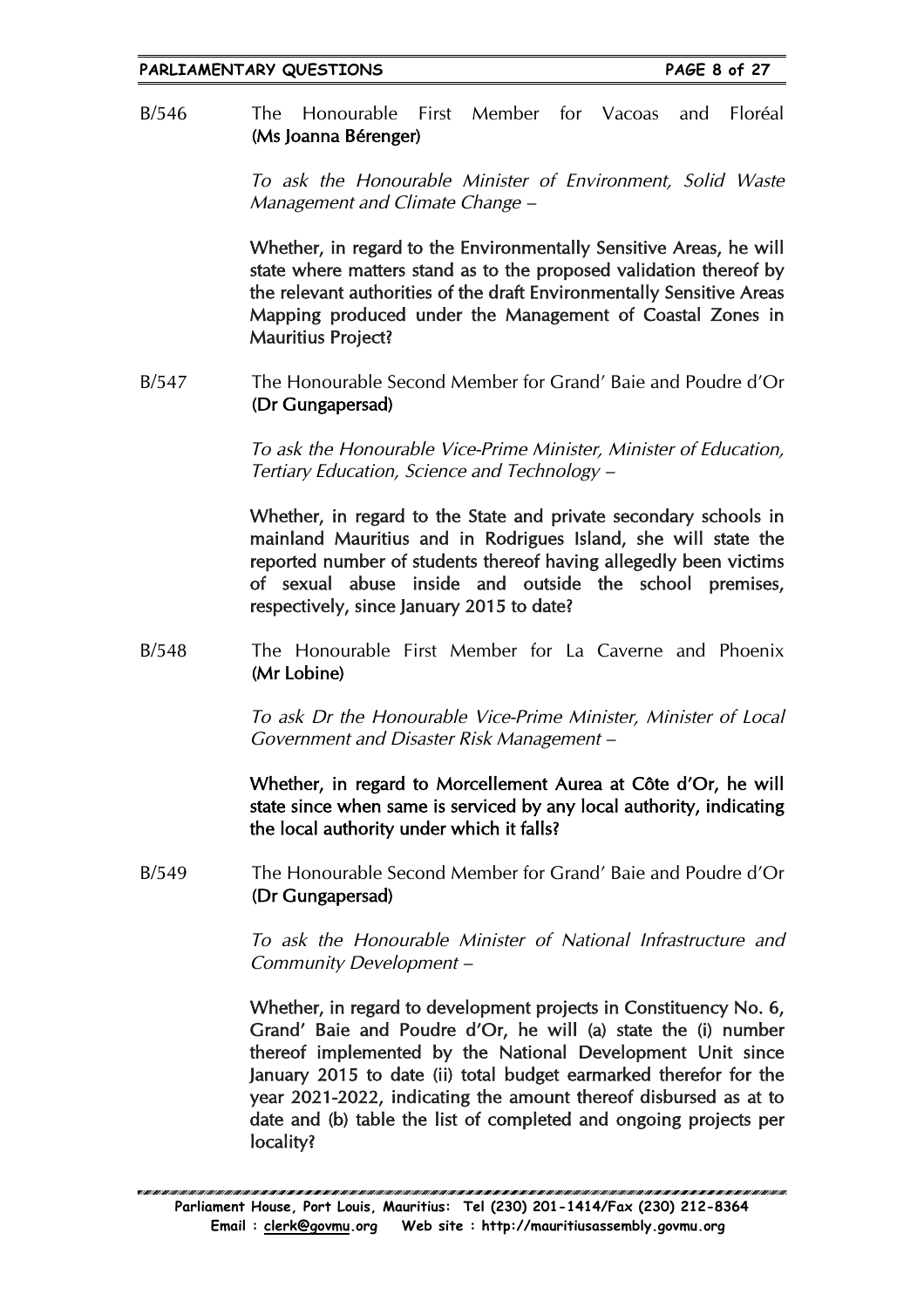#### **PARLIAMENTARY QUESTIONS PAGE 9 of 27**

B/550 The Honourable Third Member for Grand River North West and Port Louis West (Mr Armance)

> To ask the Honourable Minister of National Infrastructure and Community Development –

> Whether, in regard to the flood-prone areas identified in Constituency No. 1, Grand River North West and Port Louis West, he will, for the benefit of the House, obtain from the Land Drainage Authority, the list of drainage projects implemented thereat since 2019 to date, indicating (a) in each case, the value and the name of the contractor thereof (b) those earmarked for implementation in the short and long terms, respectively, and (c) where matters stand as to the implementation of the Richelieu Drain Project?

B/551 The Honourable Second Member for La Caverne and Phoenix (Mr Assirvaden)

To ask the Honourable Minister of Energy and Public Utilities –

Whether, in regard to the Central Electricity Board (Green Energy) Co. Ltd., he will, for the benefit of the House, obtain information as to if it is fully operational or has been scrapped?

B/552 The Honourable Second Member for Beau Bassin and Petite Rivière (Mrs Foo Kune-Bacha)

> To ask the Honourable Deputy Prime Minister, Minister of Housing and Land Use Planning, Minister of Tourism –

> Whether, in regard to tourism promotion and destination marketing, he will, for the benefit of the House, obtain from the Mauritius Tourism Promotion Authority, information as to (a) the quantum of funds spent in respect thereof since June 2021 to date (b) the target markets, including the quantum of funds spent on each and (c) where relevant, to whom contracts were awarded, indicating the contract cost and duration of contract?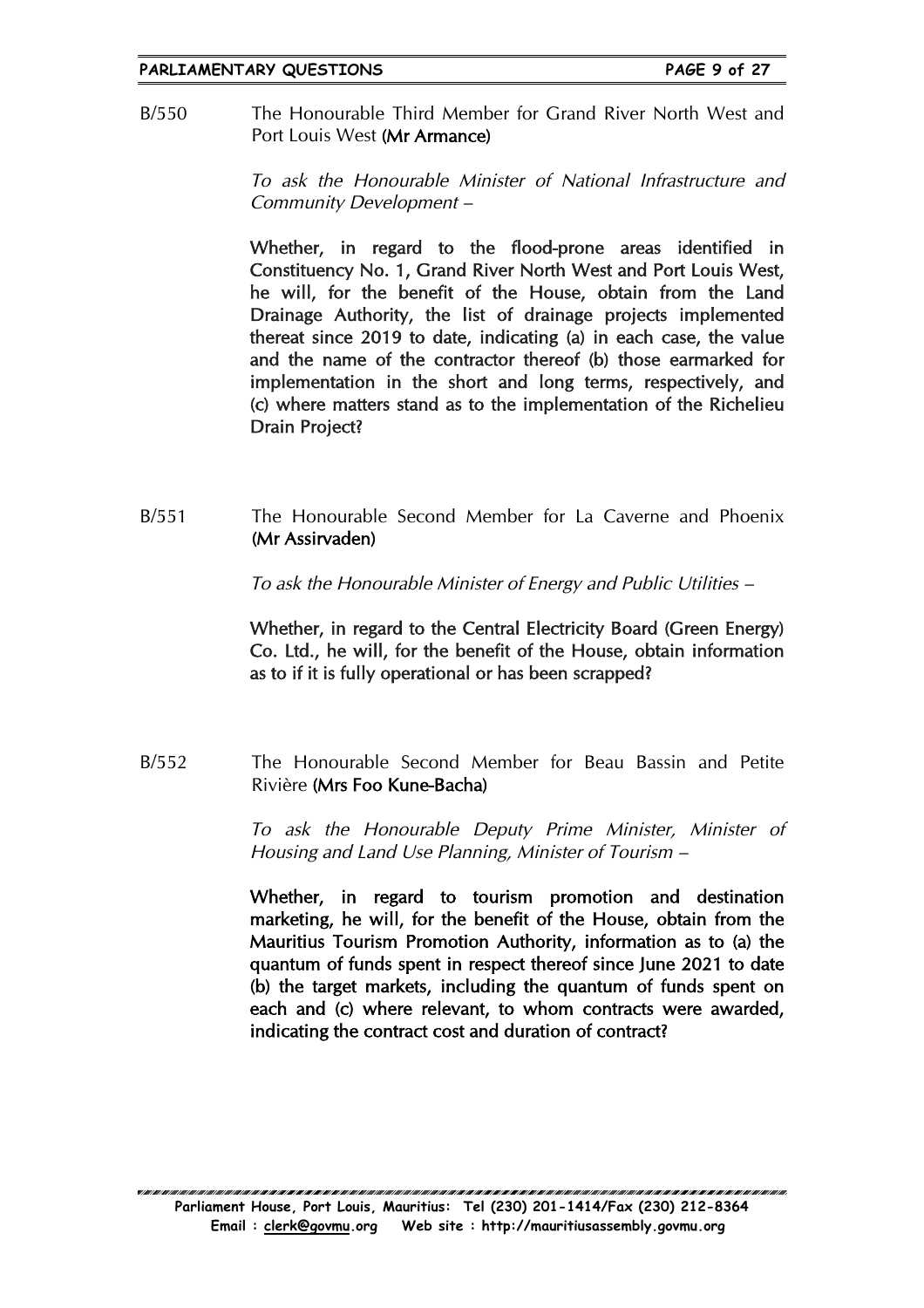B/553 The Honourable Third Member for Port Louis South and Port Louis Central (Dr Aumeer)

> To ask the Honourable Minister of Social Integration, Social Security and National Solidarity –

> Whether, in regard to families seeking refuge in centres during cyclonic and bad weather conditions, she will state (a) the number of persons who repetitively resort thereto (b) if her Ministry has identified genuine distressed families in need of urgent help to obtain a social housing unit and (c) the facilities offered to genuine distressed families to improve their current housing condition until they can benefit from a decent house through the National Empowerment Foundation?

B/554 The Honourable Third Member for Port Louis North and Montagne Longue (Ms Tour)

> To ask the Honourable Minister of National Infrastructure and Community Development –

> Whether, in regard to the upgrading of the main road at the level of terminus Lallman to Upper Crève Coeur, he will state where matters stand?

B/555 The Honourable Second Member for La Caverne and Phoenix (Mr Assirvaden)

To ask the Honourable Minister of Energy and Public Utilities –

Whether he will state if he has taken cognizance of the recent public peaceful demonstration by the Union of the Employees of the Central Electricity Board (UECEB) in front of the CEB Head Office regarding the issue of harassment of women and, if so, will he, for the benefit of the House, obtain from the CEB, information as to if the General Manager proposes to meet representatives of the UECEB to discuss the issue?

B/556 The Honourable First Member for Port Louis South and Port Louis Central (Mr Osman Mahomed)

> To ask the Honourable Deputy Prime Minister, Minister of Housing and Land Use Planning, Minister of Tourism –

> Whether, in regard to the Cadastre Unit, he will state if it has ceased taking applications for the issue of Parcel Identification Numbers due to technical issues with the Digital Cadastre Database and, if so, indicate the measures being taken in relation thereto and the date on which normal service is expected to resume?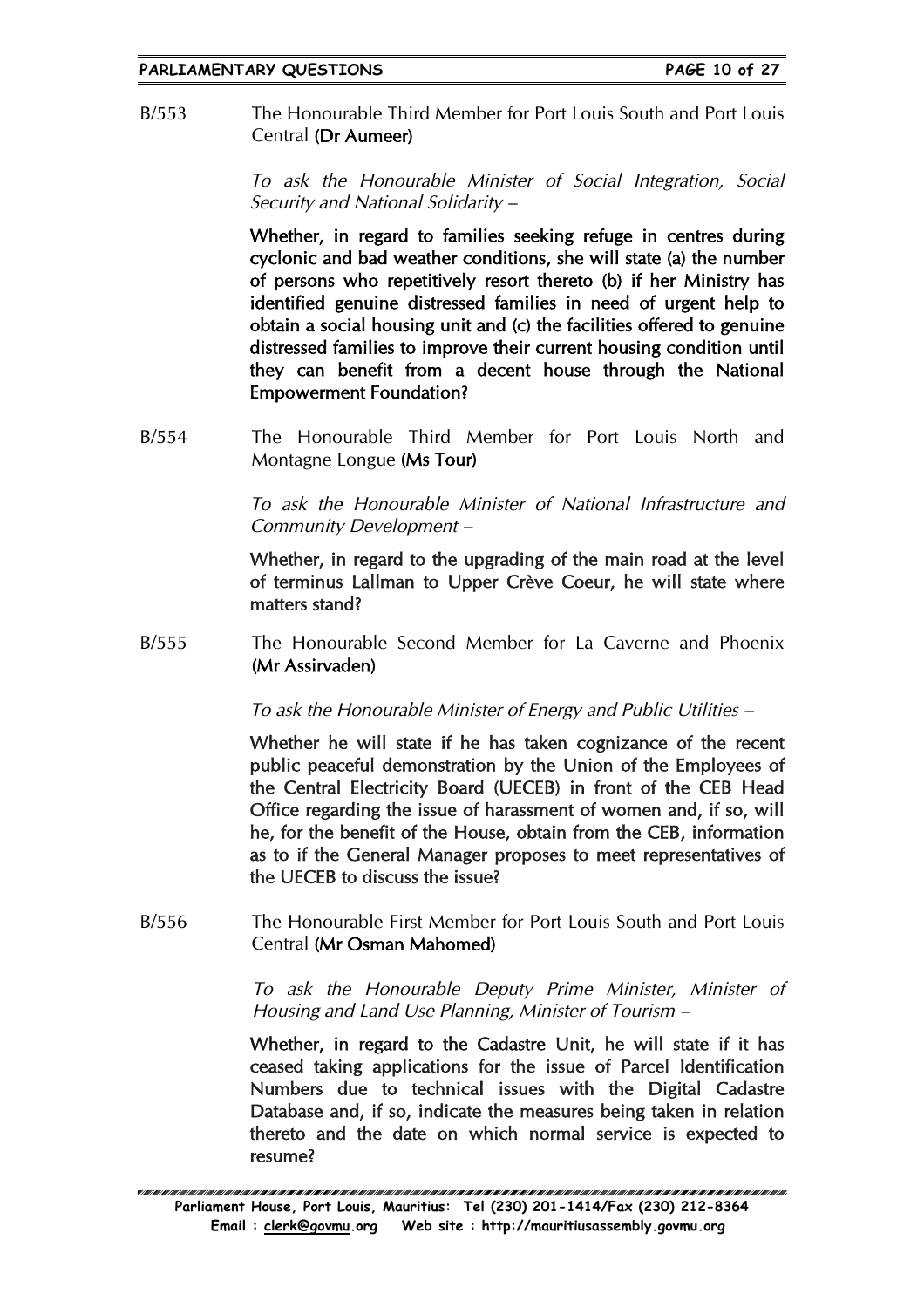B/557 The Honourable Third Member for Port Louis South and Port Louis Central (Dr Aumeer)

To ask Dr the Honourable Minister of Health and Wellness –

Whether, in regard the Ophthalmology Services, he will state, over the past three years respectively, the number of (a) patients on the waiting list for cataract surgery, indicating the number thereof who passed away before the realization of the said surgery and (b) cataract surgery performed at the Subramania Bharati Moka Eye Hospital and the New Souillac Hospital, respectively?

B/558 The Honourable First Member for Beau Bassin and Petite Rivière (Mr Bhagwan)

> To ask the Honourable Minister of Land Transport and Light Rail, Minister of Foreign Affairs, Regional Integration and International Trade –

> Whether, in regard to the relocation of our mission in Kuala Lumpur as reported in the Report 2020-2021 of the Director of Audit, he will state if the relevant parent Ministry had authorised same and, if not, indicate (a) under whose authority same was effected (b) if the High Commissioner had issued a letter to the Malaysian authorities stating that the Government of Mauritius had authorised same and (c) if consideration will be given for the High Commissioner to be requested to step down pending the initiation and conclusion of an inquiry thereinto?

B/559 The Honourable Second Member for Port Louis Maritime and Port Louis East (Mr Abbas Mamode)

> To ask the Honourable Minister of National Infrastructure and Community Development –

> Whether, in regard to the present state of the traffic congestion at junction of Sir Abdool Razack Mohamed Street, Military Road and Bernardin de Saint Pierre Street, at La Croisée Vallée des Prêtres, in Port Louis, he will, for the benefit of the House, obtain from the Road Development Authority, information as to the proposed remedial measures to be implemented in the short and long terms, respectively?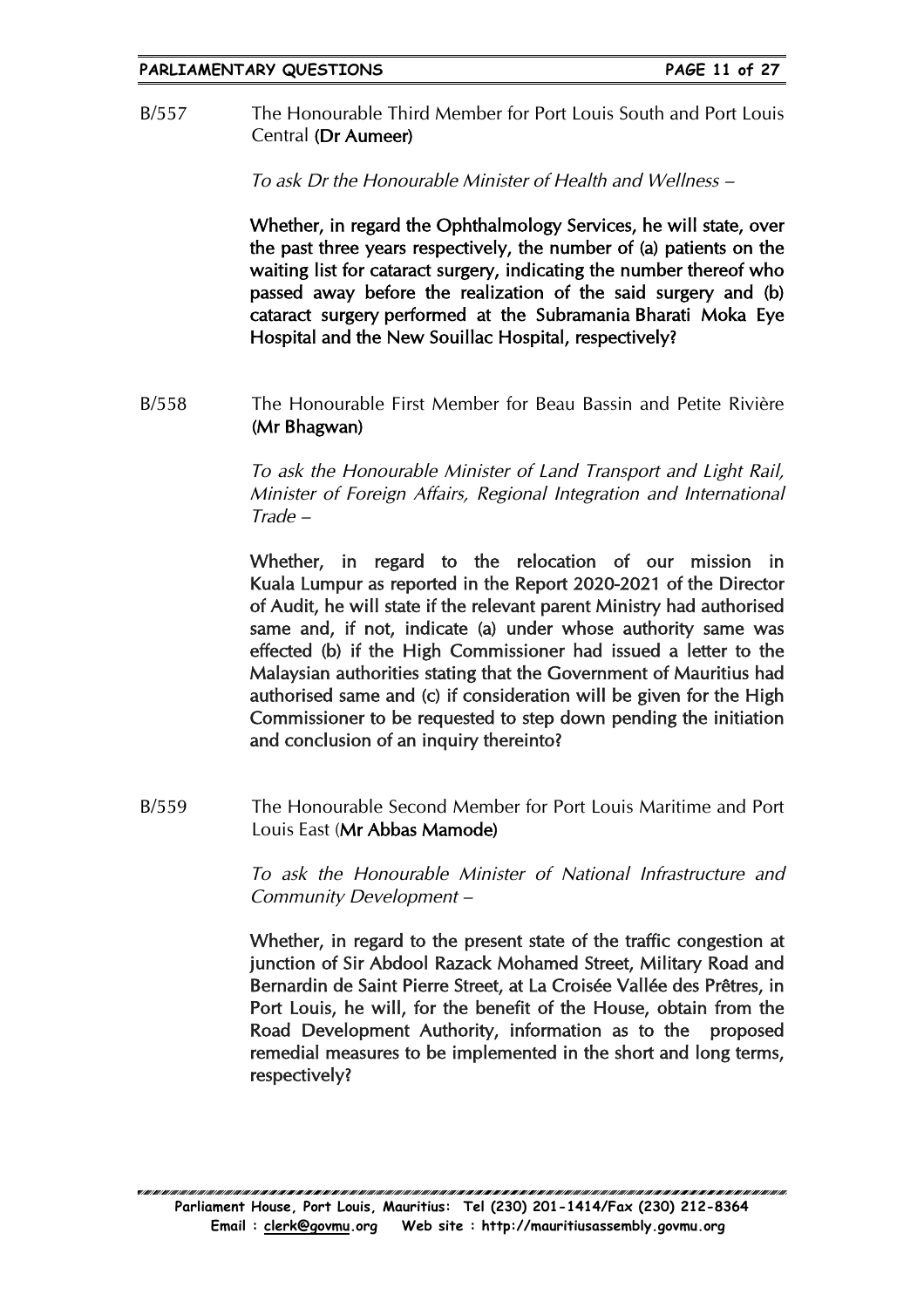B/560 The Honourable First Member for Mahebourg and Plaine Magnien (Mr Ramful)

> To ask the Honourable Minister of Land Transport and Light Rail, Minister of Foreign Affairs, Regional Integration and International Trade –

> Whether, in regard to the Comprehensive Economic Cooperation and Partnership Agreement between Mauritius and India which came into force on 01 April 2021, he will state the total value of goods and services exported and imported, respectively, by Mauritius thereunder, giving a breakdown thereof?

B/561 The Honourable Third Member for Grand River North West and Port Louis West (Mr Armance)

> To ask Dr the Honourable Vice-Prime Minister, Minister of Local Government and Disaster Risk Management –

> Whether, in regard to the unoccupied plots of land left in abandoned state in Constituency No. 1, Grand River North West and Port Louis West, he will, for the benefit of the House, obtain information as to (a) if consideration will be given for the carrying out of surveys region-wise to identify same and for the cleaning thereof with the collaboration of all the stakeholders concerned therewith and (b) the number of requests received at the Citizen Support Unit for the cleaning thereof?

B/562 The Honourable Third Member for Curepipe and Midlands (Mr Dhunoo)

> To ask Dr the Honourable Vice-Prime Minister, Minister of Local Government and Disaster Risk Management –

> Whether, in regard to the construction of the Multipurpose Hall of 16ème Mile, he will, for the benefit of the House, obtain from the District Council of Grand Port, information as to where matters stand?

B/563 The Honourable Third Member for Beau Bassin and Petite Rivière (Mr Quirin)

> To ask the Honourable Minister of Social Integration, Social Security and National Solidarity –

> Whether, in regard to the subsistence allowance payable to persons on the Social Register of Mauritius, she will state if consideration will be given for an increase of the quantum thereof following the recent rise in the cost of living and, if so, give details thereof and, if not, why not?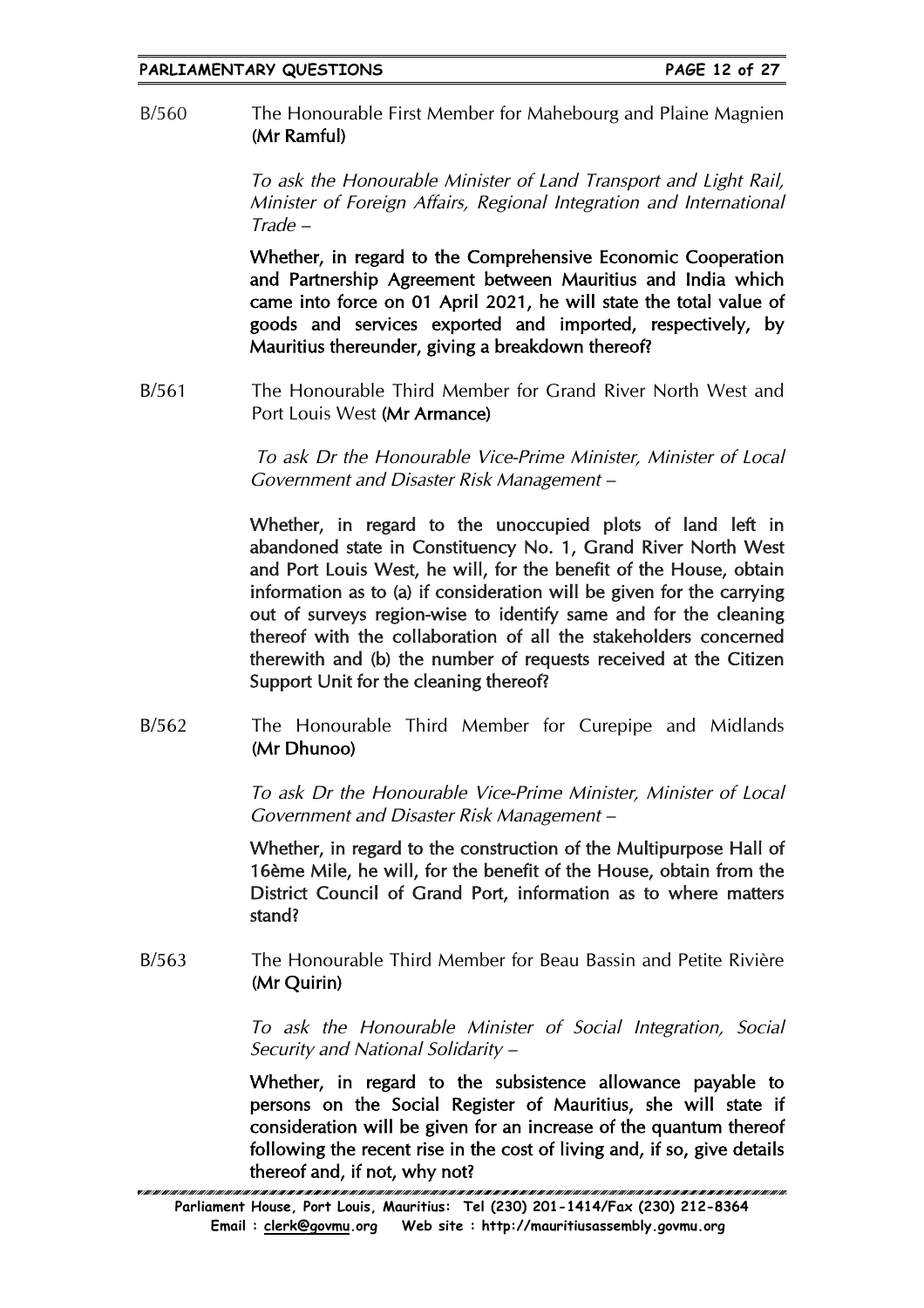B/564 The Honourable First Member for Mahebourg and Plaine Magnien (Mr Ramful)

To ask Dr the Honourable Minister of Health and Wellness –

Whether, in regard to the COVID-19 pandemic, he will state if consideration will be given for a review of the restrictions imposed under the Consolidated COVID-19 Regulations 2021, in the light of the Ruling of the Supreme Court of India dated 02 May 2022 on a petition filed by Dr J. P.?

B/565 The Honourable Third Member for Port Louis Maritime and Port Louis East (Mr Ameer Meea)

> To ask Dr the Honourable Vice-Prime Minister, Minister of Local Government and Disaster Risk Management –

> Whether, in regard to the proposed upgrading and renovation of the Port Louis Central Market, he will, for the benefit of the House, obtain from the Municipal City Council of Port Louis, information as to if clearance from the UNESCO has been obtained and, if so, indicate where matters stand as to the implementation thereof?

B/566 The Honourable Third Member for Flacq and Bon Accueil (Mr Nuckcheddy)

> To ask Dr the Honourable Minister of Finance, Economic Planning and Development –

> Whether, in regard to Mr G. S., he will state the date of appointment thereof as adviser/senior adviser at the then Ministry of Finance and Economic Development, indicating the (a) duration of the appointment and monthly remuneration drawn and (b) board of parastatal bodies on which he served over the period 2015 to 2019, indicating in each case, the monthly remuneration drawn?

B/567 The Honourable Second Member for Grand' Baie and Poudre d'Or (Dr Gungapersad)

> To ask Dr the Honourable Minister of Finance, Economic Planning and Development –

> Whether, in regard to the Government Wage Assistance Scheme, he will, for the benefit of the House, obtain from the Mauritius Revenue Authority, information as to the (a) number of employers and employees having claimed same as at to date and (b) quantum of funds disbursed thereunder, indicating the quantum thereof recovered?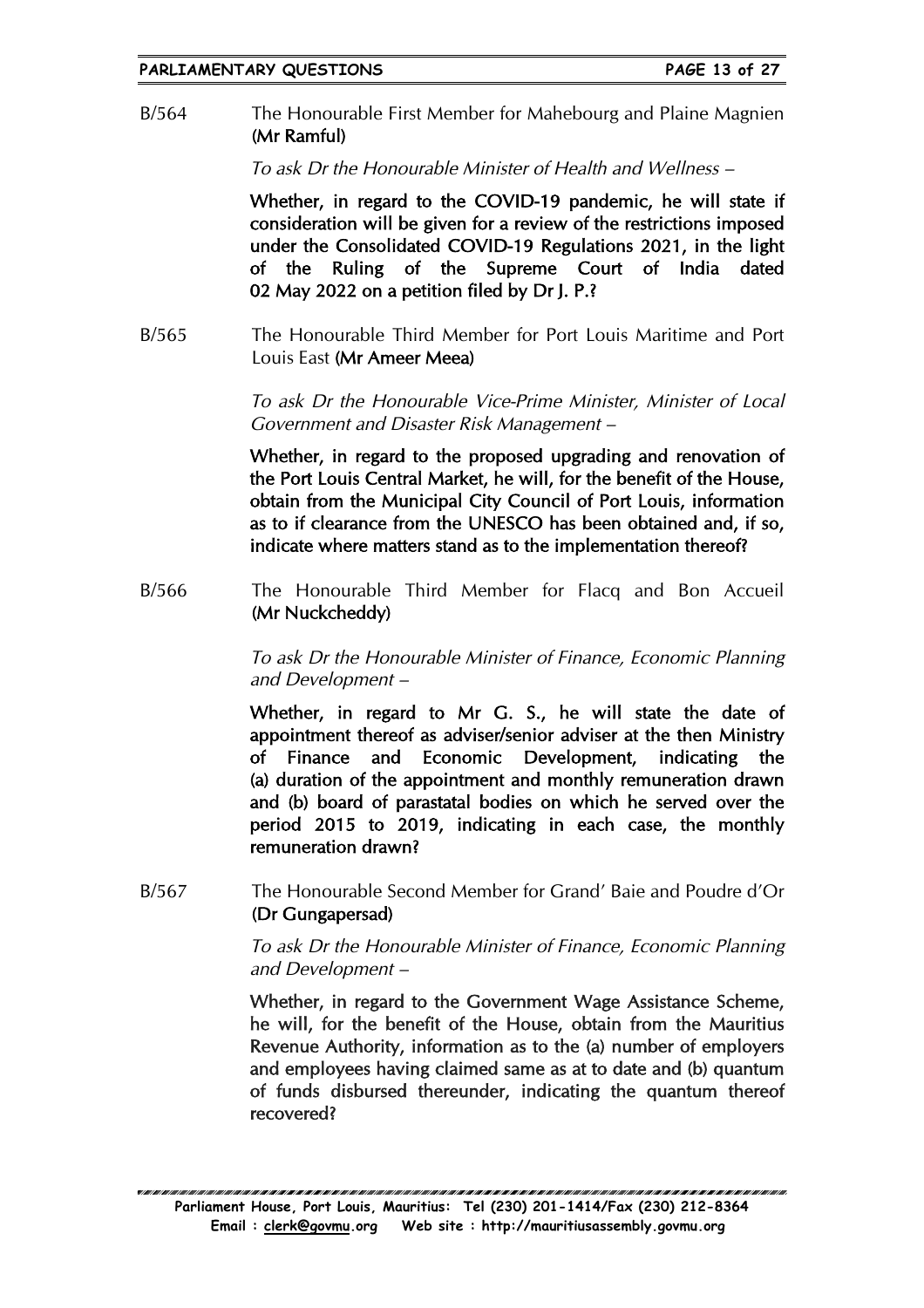B/568 The Honourable Third Member for Port Louis South and Port Louis Central (Dr Aumeer)

To ask Dr the Honourable Minister of Health and Wellness –

Whether, in regard to the Medical Council, he will, for the benefit of the House, obtain information as to (a) if l'Université de la Réunion has been refused recognition as an awarding body for the dispensation of medical specialist training as at end April 2022 and (b) the number of requests made by holders of Diplome Universitaire from l'Université de la Réunion for recognition of specialist training, indicating the specialty fields?

B/569 The Honourable Second Member for Stanley and Rose Hill (Mr Nagalingum)

> To ask Dr the Honourable Vice-Prime Minister, Minister of Local Government and Disaster Risk Management –

> Whether, in regard to the six fire stations which are operating without valid Fire Certificates, as highlighted in the recent report of the Director of Audit, he will, for the benefit of the House, obtain from the Fire and Rescue Service, information as to if remedial measures have been initiated to implement a proper management system for fire risk management thereat?

B/570 The Honourable Third Member for Curepipe and Midlands (Mr Dhunoo)

> To ask the Honourable Minister of National Infrastructure and Community Development –

> Whether in regard to the Road Decongestion Programme, he will, for the benefit of the House, obtain from the Road Development Authority, information as to if the Wooton Roundabout is being considered thereunder?

B/571 The Honourable Third Member for Curepipe and Midlands (Mr Dhunoo)

> To ask the Honourable Minister of National Infrastructure and Community Development –

> Whether, in regard to the Anderson and Lees streets, in Curepipe, he will, for the benefit of the House, obtain from the Land Drainage Authority, information as to where matters stand as to the rehabilitation and construction of drains thereat?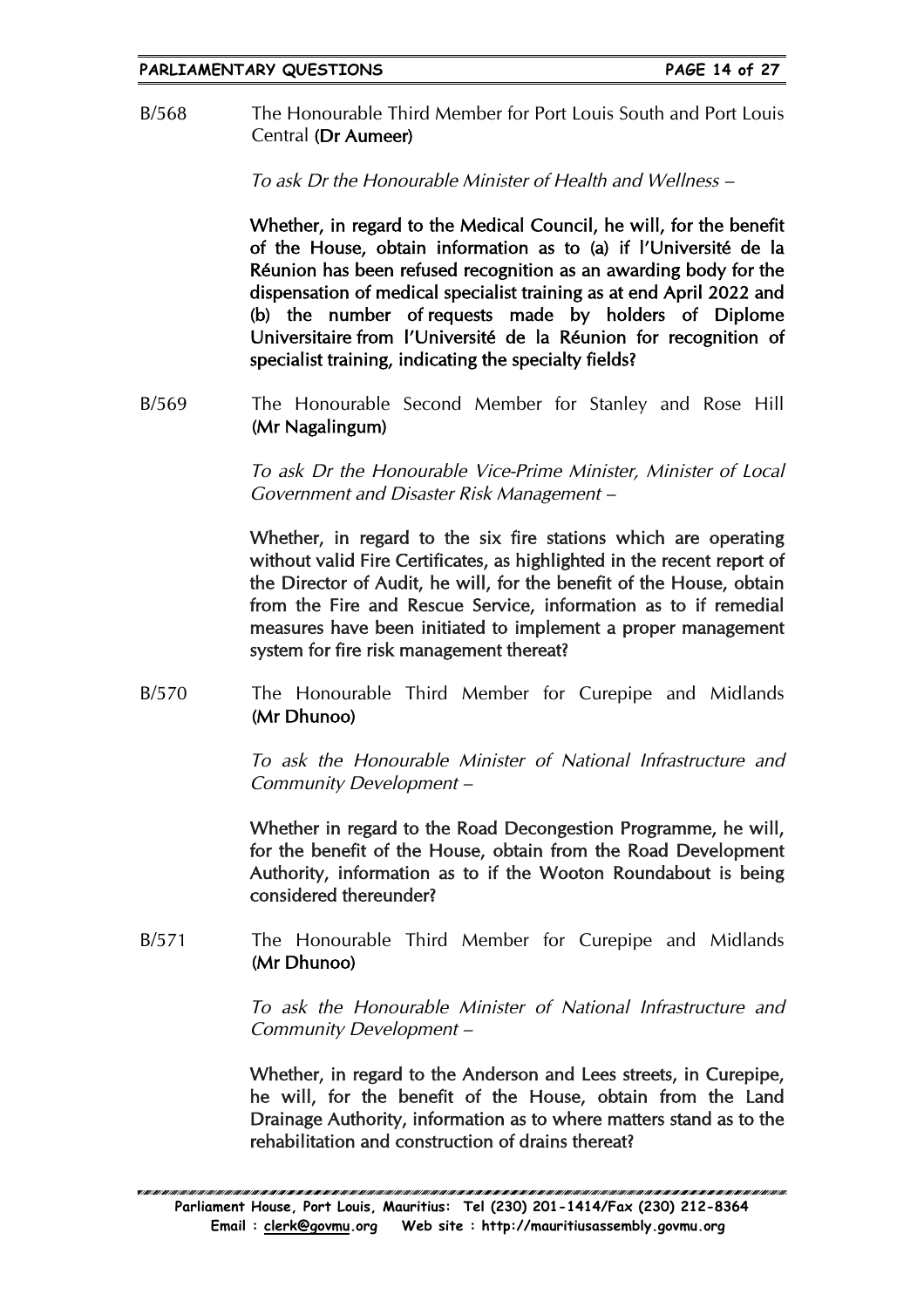B/572 The Honourable First Member for Vacoas and Floréal (Ms Joanna Bérenger)

> To ask the Honourable the Attorney-General, Minister of Agro-Industry and Food Security –

> Whether, in regard to the proposed inscription of the Black River Gorges National Park on the World Heritage List, he will state where matters stand?

B/573 The Honourable Second Member for Savanne and Black River (Mrs Mayotte)

> To ask the Honourable Minister of Social Integration, Social Security and National Solidarity –

> Whether, in regard to the Basic Invalidity Pensions, she will state the number of applications received for the granting thereof, since July 2021 to date, including the number thereof received from persons suffering from physical and/or mental disability, indicating the number thereof benefitting thereunder?

B/574 The Honourable Fourth Member for Vacoas and Floréal (Ms Anquetil)

> To ask Dr the Honourable Minister of Finance, Economic Planning and Development –

> Whether, in regard to Mr D. N., Human Resource Director at the Casino de Maurice, Curepipe, he will, for the benefit of the House, obtain information as to if disciplinary proceedings have been initiated against him and, if so, give details thereof?

B/575 The Honourable Second Member for La Caverne and Phoenix (Mr Assirvaden)

To ask the Honourable Minister of Energy and Public Utilities –

Whether, in regard to electricity production, he will, for the benefit of the House, obtain from the Central Electricity Board, information as to the quantity of heavy fuel oil and coal utilised by the CEB and the Independent Power Producers on a yearly basis over the past seven years?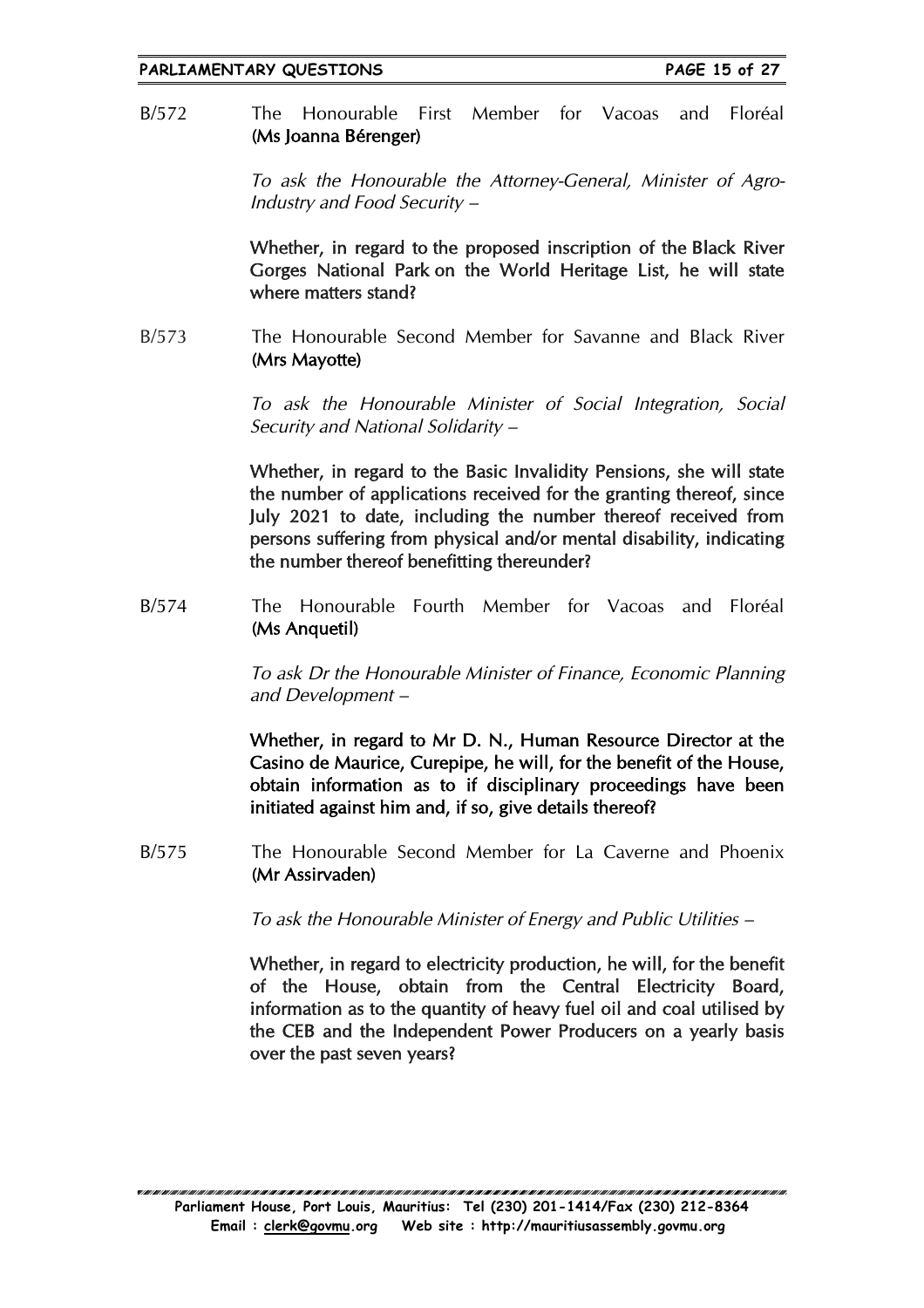B/576 The Honourable Second Member for Port Louis South and Port Louis Central (Mr Uteem)

> To ask the Honourable Minister of Land Transport and Light Rail, Minister of Foreign Affairs, Regional Integration and International Trade –

> Whether, in regard to the Belt and Road Initiative by China, he will state if consideration will be given for Mauritius to be part thereof and, if not, why not?

B/577 The Honourable Third Member for Pamplemousses and Triolet (Mr Woochit)

> To ask the Honourable the Attorney-General, Minister of Agro-Industry and Food Security –

> Whether, in regard to agriculture, he will state if an increase of the annual budget thereof with the objective of increasing the productivity thereof and protect farmers' welfare is being considered?

B/578 The Honourable Second Member for Vacoas and Floréal (Mr Bodha)

> To ask the Honourable Minister of Labour, Human Resource Development and Training, Minister of Commerce and Consumer Protection –

> Whether, in regard to the National Scheme Development Programme, he will state the (a) date on which same was launched (b) number of persons having benefitted thereunder, indicating in which areas and (c) quantum of funds disbursed thereunder as at to date?

B/579 The Honourable Fourth Member for Grand River North West and Port Louis West (Mrs Navarre-Marie)

> To ask Dr the Honourable Minister of Finance, Economic Planning and Development –

> Whether, in regard to the women entrepreneurs, he will, for the benefit of the House, obtain from the Development Bank of Mauritius Ltd., information as to the eligibility criteria to benefit from loans at a concessional rate of 0.5 percent per annum, as announced in the 2020-2021 Budget Speech?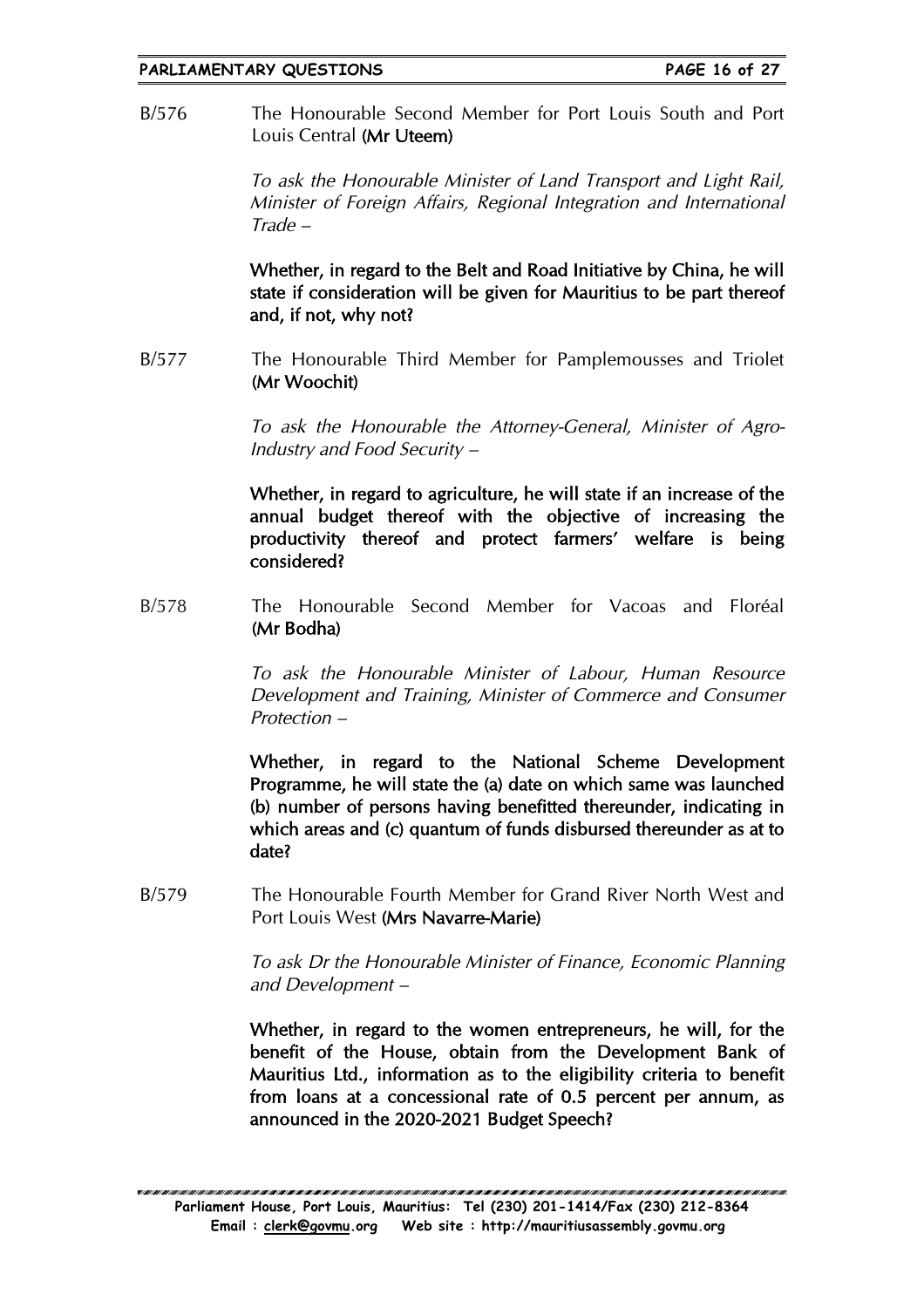B/580 The Honourable First Member for Port Louis South and Port Louis Central (Mr Osman Mahomed)

> To ask Dr the Honourable Minister of Finance, Economic Planning and Development –

> Whether, in regard to the Bank of Mauritius, he will, for the benefit of the House, obtain therefrom, information as to if the currency division thereof has recently been the subject of a larceny and, if so, indicate (a) the names of the suspects, if any (b) the estimated quantum of funds allegedly stolen, indicating the actions taken by the bank, including if the matter has been referred to the Police?

B/581 The Honourable Fourth Member for Mahebourg and Plaine Magnien (Mr Richard Duval)

> To ask Dr the Honourable Minister of Finance, Economic Planning and Development –

> Whether, in regard to existing transport services contract(s) entered into by his Ministry, he will state the names of the contractors therefor, indicating in each case, the (a) procurement method used (b) date of award of contract (c) name of contractor (d) duration of contract and (e) contractual value thereof?

B/582 The Honourable Third Member for Beau Bassin and Petite Rivière (Mr Quirin)

> To ask the Honourable Minister of Youth Empowerment, Sports and Recreation –

> Whether, in regard to the present Board of the Mauritius Recreation Council, he will, for the benefit of the House, obtain information as to the (a) composition thereof, indicating the (i) allowances paid to the Chairperson and other members thereof and (ii) dates of the meetings held and (b) list of activities organized?

B/583 The Honourable Third Member for Port Louis Maritime and Port Louis East (Mr Ameer Meea)

> To ask the Honourable Minister of Gender Equality and Family Welfare –

> Whether, in regard to the proposed development and implementation of an Information Management System for the monitoring of the Shelters and Child Development Care Centres, she will state where matters stand?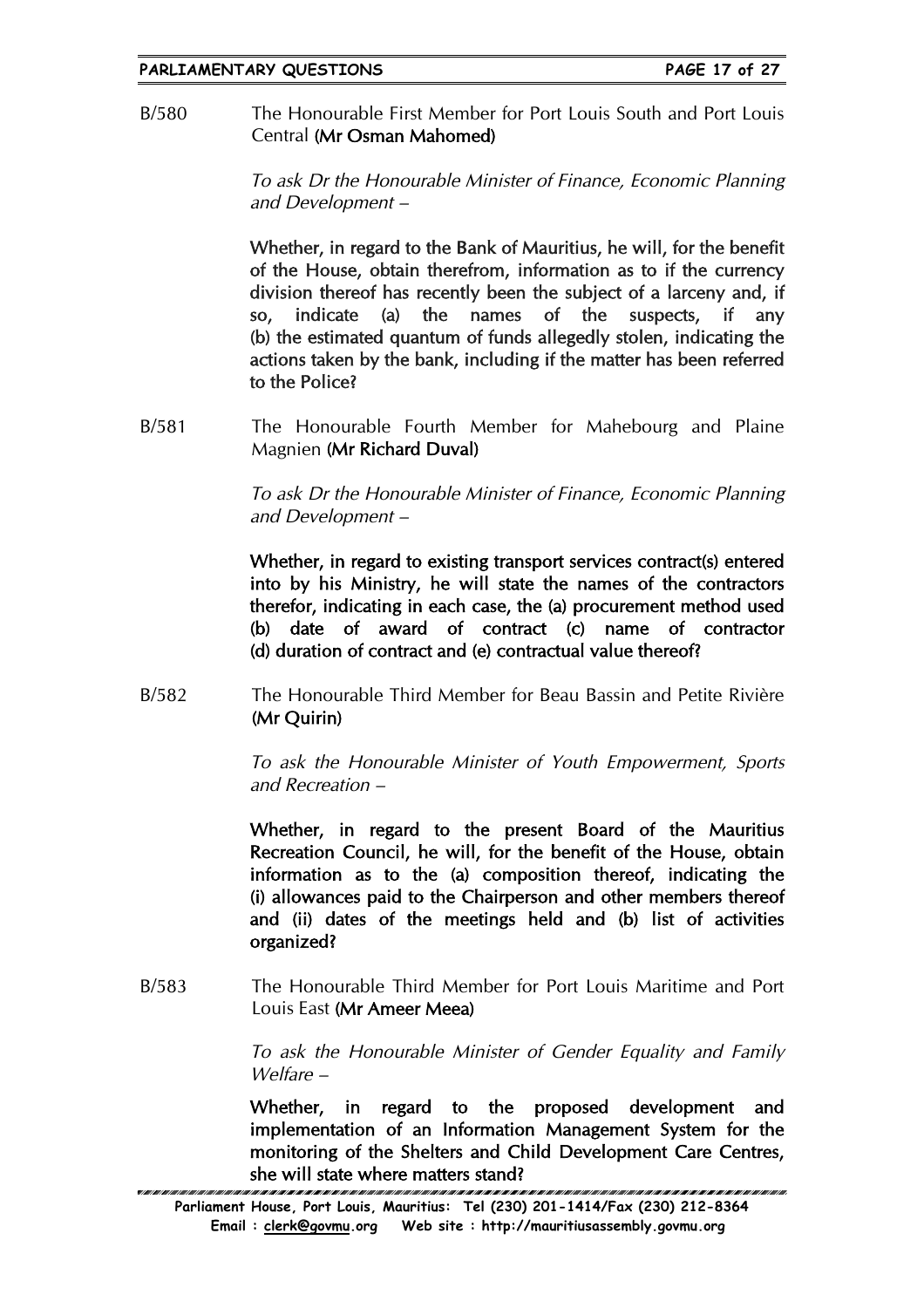B/584 The Honourable Second Member for Curepipe and Midlands (Mr Yeung Sik Yuen)

> To ask the Honourable Minister of Industrial Development, SMEs and Cooperatives –

> Whether, in regard to the small and medium enterprises, he will for the benefit of the House, obtain from SME Mauritius Ltd., information as to the support schemes and assistance extended thereto since January 2020 to date?

B/585 The Honourable First Member for Mahebourg and Plaine Magnien (Mr Ramful)

> To ask the Honourable Minister of Land Transport and Light Rail, Minister of Foreign Affairs, Regional Integration and International Trade –

> Whether, in regard to the Engineering Department of the National Transport Corporation, he will, for the benefit of the House, obtain information as to (a) since when the post of Chief Engineer is vacant and (b) the name and qualifications of the Officer-in-Charge thereof, indicating if the internal auditor has reported any alleged fraud on the sale of the assets of the Corporation, namely, office furniture, against the said officer and, if so, if an inquiry has been initiated thereinto and the outcome thereof?

B/586 The Honourable Fourth Member for Mahebourg and Plaine Magnien (Mr Richard Duval)

> To ask the Honourable Minister of Environment, Solid Waste Management and Climate Change –

> Whether, in regard to the Roches-Noires Smart City Project, he will state if the requirement for the issue of an Environment Impact Assessment Licence for the construction thereof is being envisaged by his Ministry?

B/587 The Honourable Fourth Member for Port Louis Maritime and Port Louis East (Mr Juman)

> To ask Dr the Honourable Minister of Finance, Economic Planning and Development –

> Whether, in regard to the Côte d'Or International Racecourse and Entertainment Complex Ltd., he will, for the benefit of the House, obtain information as to when decision was taken for the setting up thereof, indicating the purpose thereof, giving details of the project?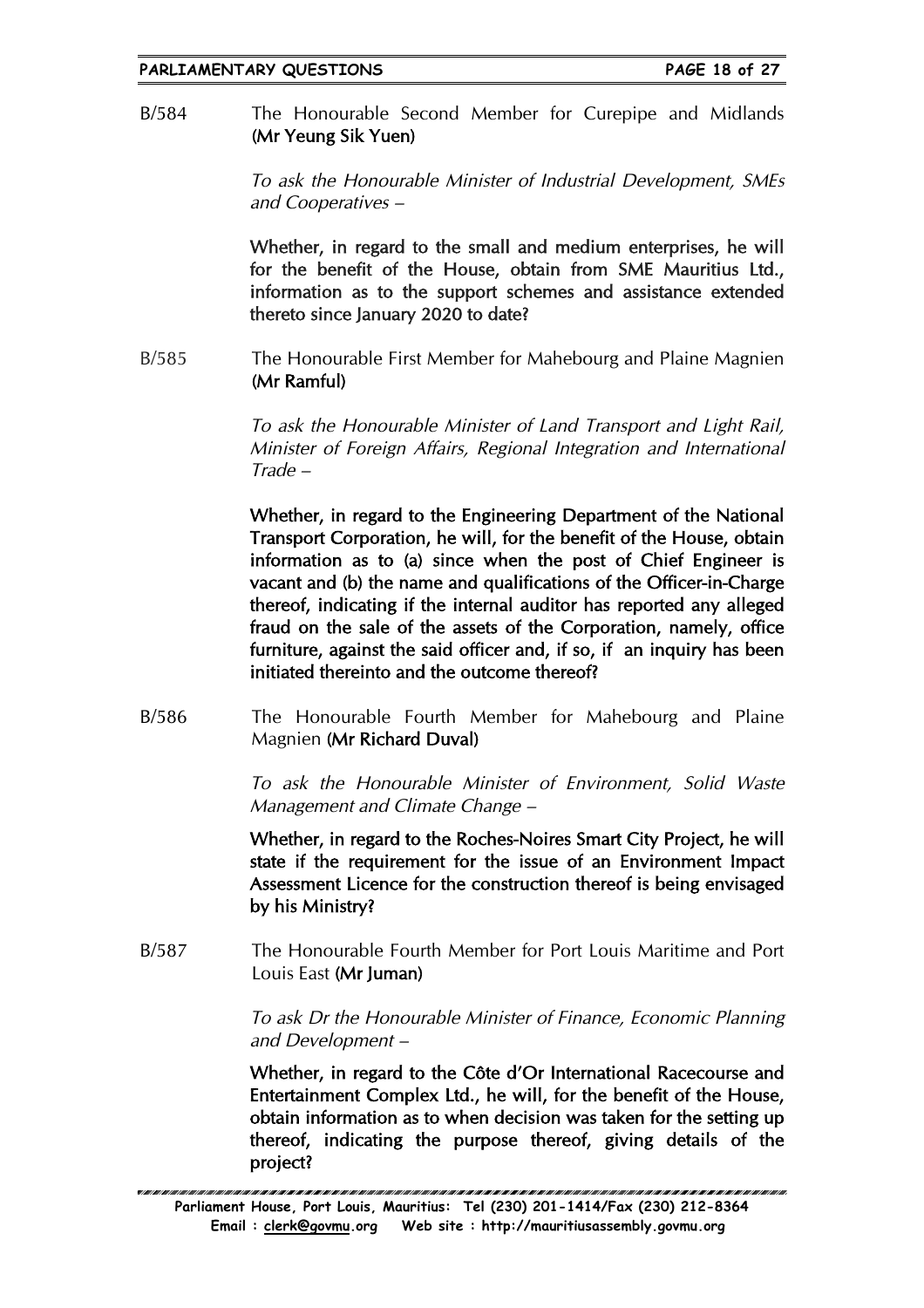B/588 The Honourable Second Member for La Caverne and Phoenix (Mr Assirvaden)

> To ask Dr the Honourable Minister of Finance, Economic Planning and Development –

> Whether, in regard to the recent public demonstrations and, in view of sharp and continuous increases in cost of living, he will state if he will consider holding meetings with the trade unions and other stakeholders to propose measures to be taken to alleviate the burden on the low-income section of the population and, if so, when and, if not why not?

B/589 The Honourable Second Member for Stanley and Rose Hill (Mr Nagalingum)

To ask Dr the Honourable Minister of Health and Wellness –

Whether, in regard to the fourth dose of the COVID-19 vaccine, he will state the number of persons having been administered therewith as at to date, indicating the type of vaccine administered?

B/590 The Honourable Second Member for Curepipe and Midlands (Mr Yeung Sik Yuen)

> To ask the Honourable Minister of Labour, Human Resource Development and Training, Minister of Commerce and Consumer Protection –

> Whether, in regard to the gas water heaters, he will state the number of reported cases wherein same have caused tragic incidents since 2019 to date, indicating if consideration will be given for the imposition of an obligation for gas cylinders used therefor to be installed outdoor?

B/591 The Honourable Second Member for Beau Bassin and Petite Rivière (Mrs Foo Kune-Bacha)

To ask Dr the Honourable Minister of Health and Wellness –

Whether, in regard to the renal dialysis patients who died following their admission at the New Souillac Hospital after having contracted the COVID-19 virus, he will, following the referral of the cases thereof to the Medical Negligence Standing Committee, obtain therefrom, information as to the actions taken in relation thereto, giving details thereof?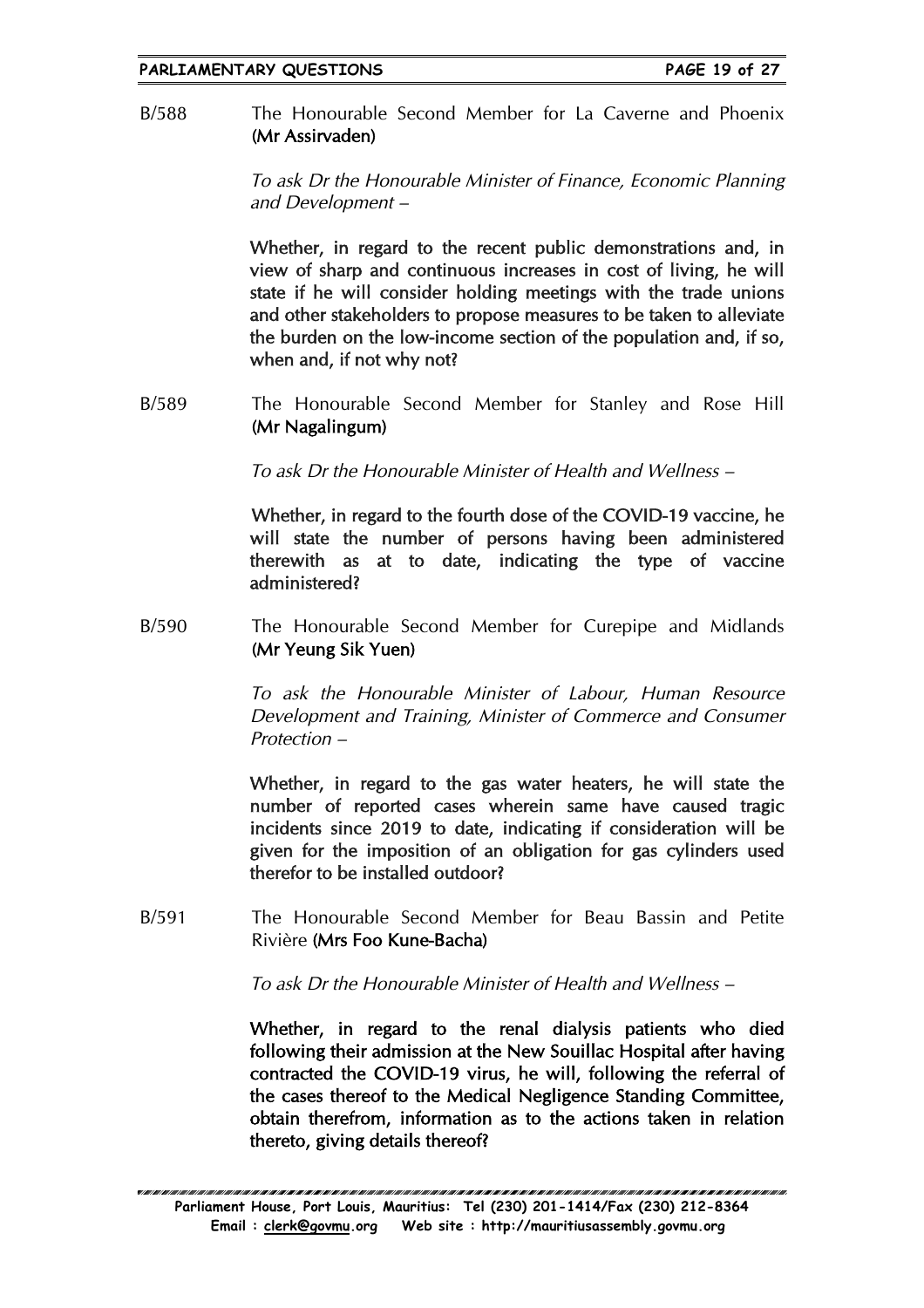B/592 The Honourable Second Member for Beau Bassin and Petite Rivière (Mrs Foo Kune-Bacha)

To ask Dr the Honourable Minister of Health and Wellness –

Whether, in regard to the Molnupiravir tablets, he will state the (a) indications for use thereof (b) quantity thereof purchased as at to date, indicating the total cost thereof (c) current stock thereof, indicating where they are stocked and (d) number of patients treated therewith as at to date?

B/593 The Honourable Fourth Member for Grand River North West and Port Louis West (Mrs Navarre-Marie)

To ask Dr the Honourable Minister of Health and Wellness –

Whether, in regard to doctors, he will, for the benefit of the House, obtain from the Public Service Commission and the Medical Council, information as to the number thereof under suspension since 2019 to date?

B/594 The Honourable Second Member for Savanne and Black River (Mrs Mayotte)

> To ask the Honourable Minister of National Infrastructure and Community Development –

> Whether, in regard to soil stabilization works currently ongoing along road B104, Chamarel - Case Noyale, he will, for the benefit of the House, obtain from the Road Development Authority, information as to where matters stand?

B/595 The Honourable Third Member for Grand River North West and Port Louis West (Mr Armance)

> To ask the Honourable Minister of Land Transport and Light Rail, Minister of Foreign Affairs, Regional Integration and International Trade –

> Whether, in regard to the acquisition of electric buses, he will, for the benefit of the House, obtain from the National Transport Corporation, information as to when tender was launched therefor, indicating the (a) bids received and the names of the successful bidders (b) warranty periods and (c) maintenance plan thereof?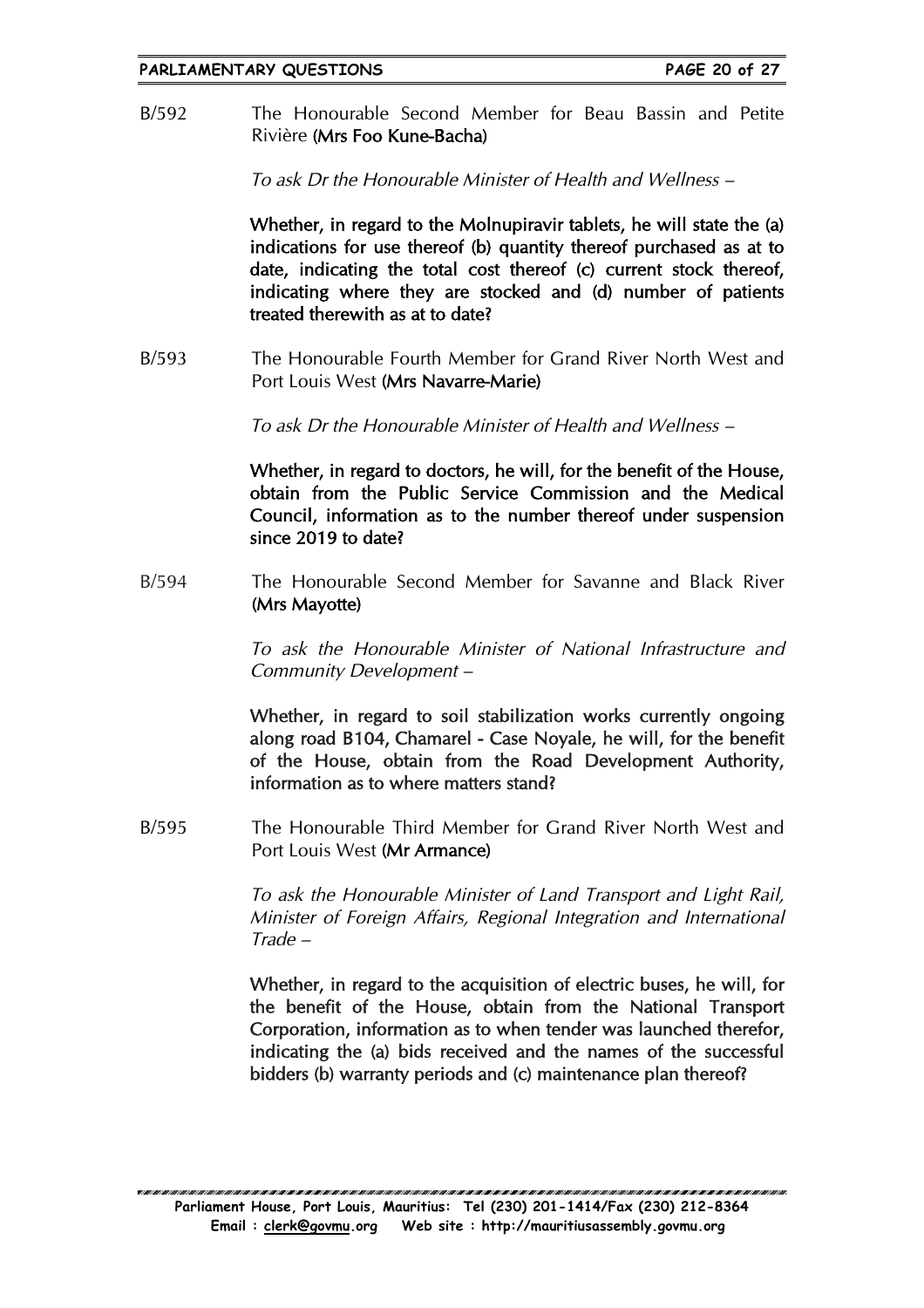B/596 The Honourable First Member for Belle Rose and Quatre Bornes (Dr Boolell)

To ask the Honourable Minister of Energy and Public Utilities –

Whether, in regard to electricity, he will, for the benefit of the House, obtain from the Central Electricity Board, information as to if an increase of 20 per cent of the tariff thereof is being considered?

B/597 The Honourable Fourth Member for Mahebourg and Plaine Magnien (Mr Richard Duval)

> To ask Dr the Honourable Minister of Finance, Economic Planning and Development –

> Whether, in regard to the cleaning services in his Ministry, he will state the names of the contractors therefor, indicating in each case, the (a) procurement method used (b) date of award of contract (c) name of contractor (d) duration of contract and (e) contract value?

B/598 The Honourable Fourth Member for Port Louis Maritime and Port Louis East (Mr Juman)

> To ask Dr the Honourable Minister of Finance, Economic Planning and Development –

> Whether, in regard to the Mr P. U., he will, for the benefit of the House, obtain from the Economic Development Board, information as to when he landed in Mauritius, indicating the date on which he was issued with an Occupation Permit and if a due diligence exercise was carried out prior thereto?

B/599 The Honourable Second Member for Vacoas and Floréal (Mr Bodha)

> To ask the Honourable Minister of Labour, Human Resource Development and Training, Minister of Commerce and Consumer Protection –

> Whether, in regard to the graduates, he will state the present number thereof being (a) unemployed and (b) underemployed?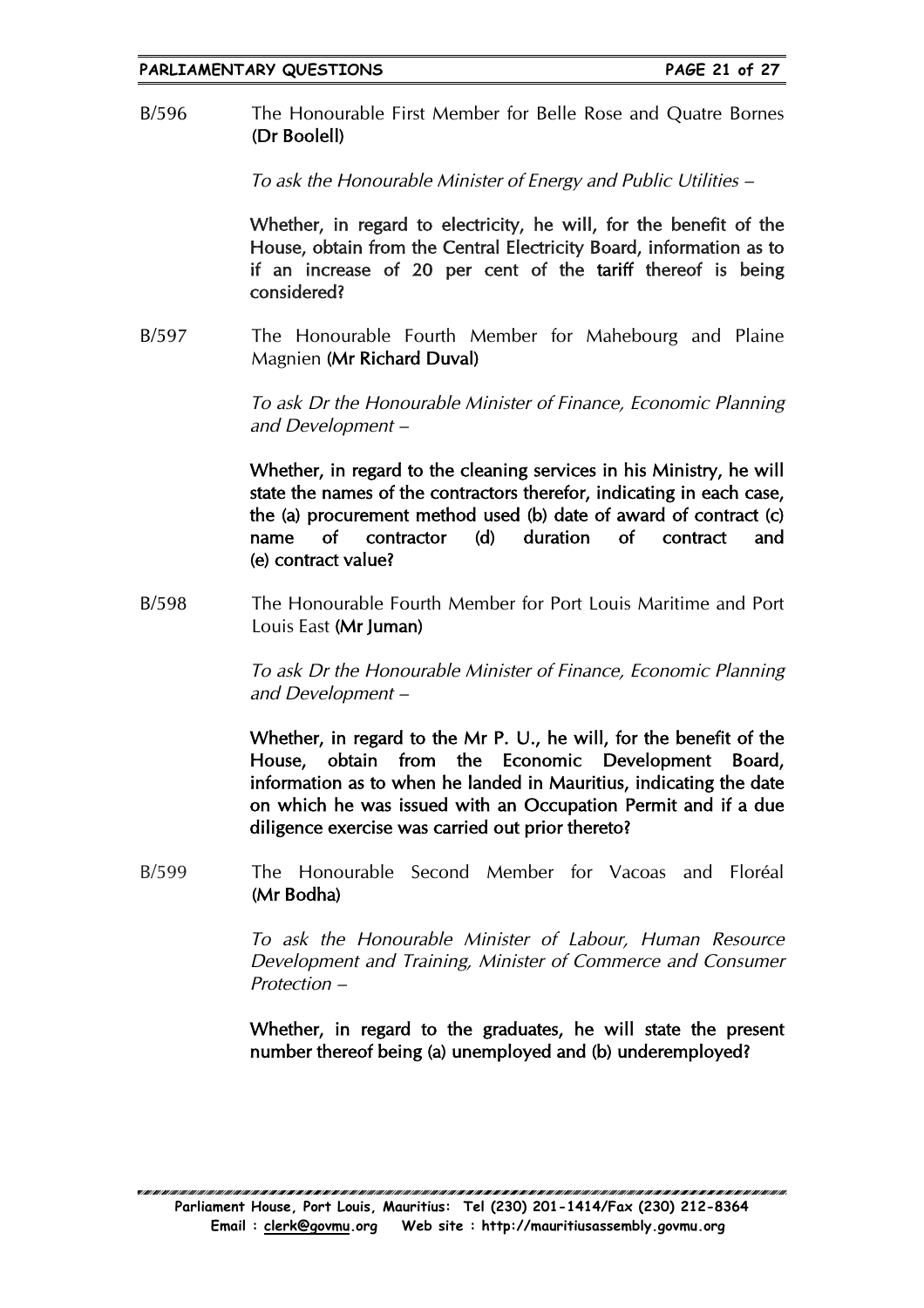B/600 The Honourable Third Member for Pamplemousses and Triolet (Mr Woochit)

> To ask the Honourable Minister of Environment, Solid Waste Management and Climate Change –

> Whether, in regard to the coast, he will state the actions, if any, taken to mitigate rising sea levels and erosion thereof over the past five years and, if so, give details thereof?

B/601 The Honourable Third Member for Beau Bassin and Petite Rivière (Mr Quirin)

> To ask the Honourable Minister of National Infrastructure and Community Development –

> Whether, in regard to the Rs 462 million earmarked in the budget 2021-2022 for construction and upgrading of drains in Constituency No. 20, Beau Bassin and Petite Rivière, he will state the (a) quantum thereof disbursed, indicating the locations where drains have been constructed as at to date, giving details as to the costs incurred and names of contractors therefor and (b) list of ongoing construction, indicating the costs and expected completion dates thereof?

B/602 The Honourable Third Member for Beau Bassin and Petite Rivière (Mr Quirin)

To ask Dr the Honourable Minister of Health and Wellness –

Whether, in regard to the Overseas Treatment Scheme, he will state if the framework to allow patients to undergo treatment in private clinics which is not available in public hospitals, as announced in budget speech 2021-2202 has been established and, if so, indicate (a) since when (b) the number of patients having benefitted thereunder as at to date and (c) the quantum of funds disbursed to each private clinic as at to date?

B/603 The Honourable Third Member for Port Louis Maritime and Port Louis East (Mr Ameer Meea)

To ask Dr the Honourable Minister of Health and Wellness –

Whether, in regard to the COVID-19 vaccines to be administered to children aged 5 years and above, he will state the number of vaccines ordered, indicating the expected delivery date of the consignments thereof?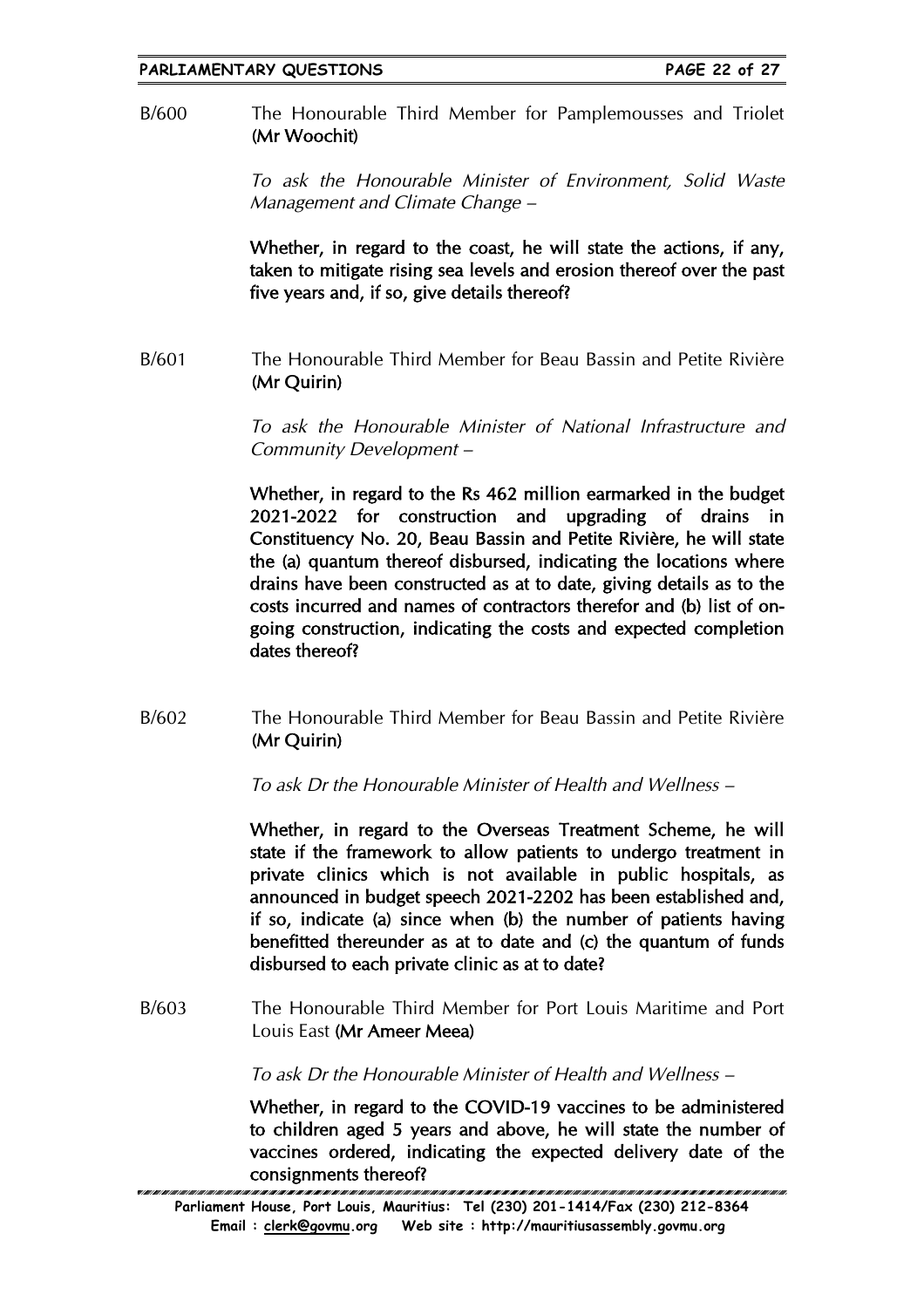B/604 The Honourable Fourth Member for Mahebourg and Plaine Magnien (Mr Richard Duval)

> To ask Dr the Honourable Minister of Finance, Economic Planning and Development –

> Whether, in regard to the Horse Racing Division, he will, for the benefit of the House, obtain from the Gambling Regulatory Authority, information as to the composition of the Board thereof, indicating the date of appointment and terms and conditions of appointment of the Chairperson and members thereof?

B/605 The Honourable Fourth Member for Vacoas and Floréal (Ms Anquetil)

> To ask the Honourable Minister of Gender Equality and Family Welfare –

> Whether, in regard to La Cigogne and La Marguerite Shelters managed by the Children's Foundation, she will state the actions taken, if any, by her Ministry for non-submission of the respective accounts thereof?

B/606 The Honourable First Member for Port Louis South and Port Louis Central (Mr Osman Mahomed)

> To ask the Honourable Deputy Prime Minister, Minister of Housing and Land Use Planning, Minister of Tourism –

> Whether, in regard to private and/or public plots of land which were reserved for the subsequent phases of the Ring Road Project, he will state if any of such plots has been released to the owners thereof for the implementation of development projects?

B/607 The Honourable Fourth Member for Port Louis Maritime and Port Louis East (Mr Juman)

To ask Dr the Honourable Minister of Health and Wellness –

Whether, in regard to the public health services, he will state if a shortage of certain drugs has occurred over the past six months and, if so, indicate the (a) reasons therefor (b) remedial measures taken and (c) quantity thereof purchased under emergency procurement?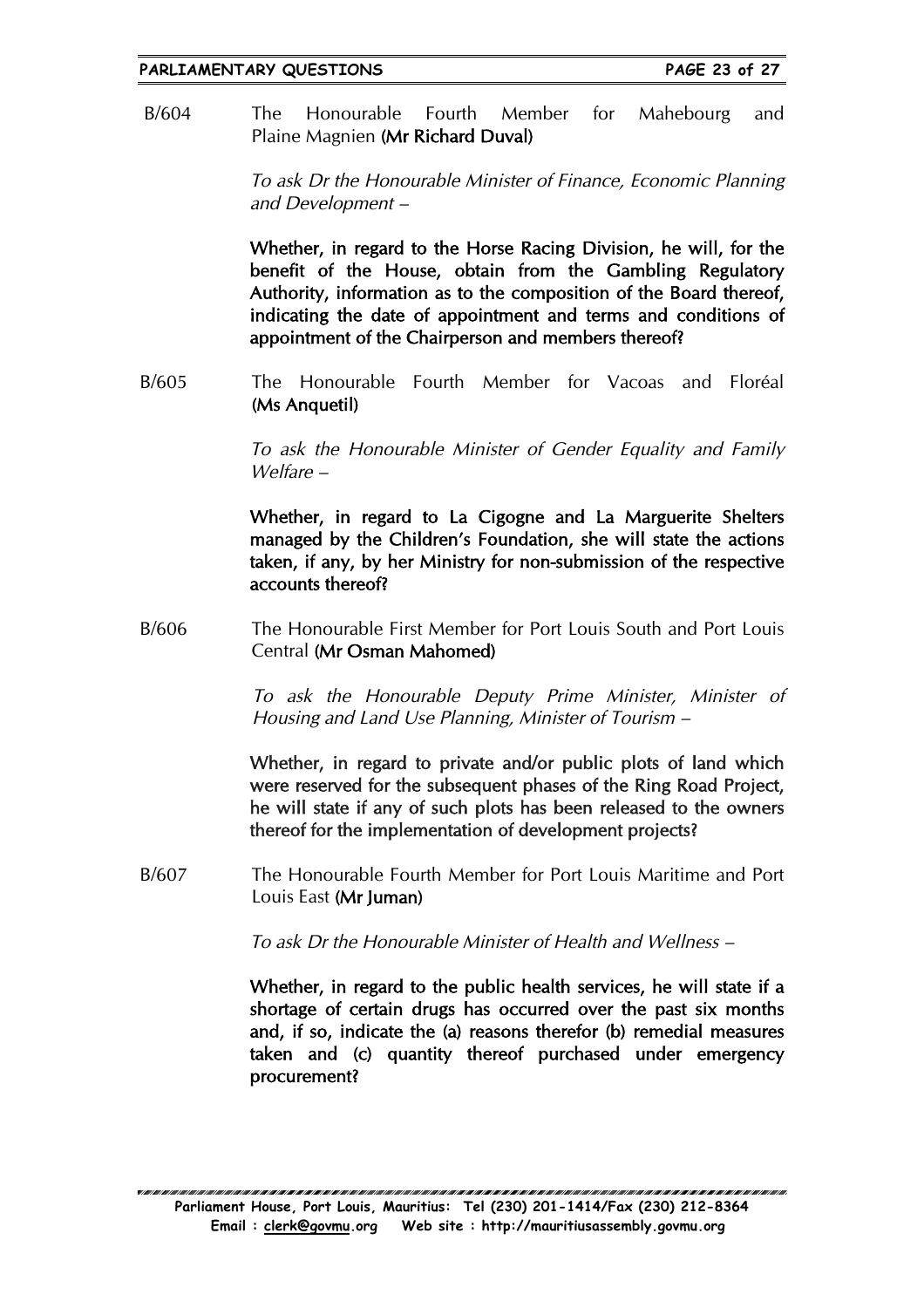B/608 The Honourable Third Member for Pamplemousses and Triolet (Mr Woochit)

> To ask the Honourable Minister of National Infrastructure and Community Development –

> Whether, in regard to Constituency No. 5, Triolet and Pamplemousses, he will state the budgetary allocation for construction of drains thereat since 2017 to January 2022 to date?

B/609 The Honourable Third Member for Port Louis North and Montagne Longue (Ms Tour)

To ask Dr the Honourable Minister of Health and Wellness –

Whether, in regard to dangerous drugs, he will state the additional measures taken by his Ministry for the control thereof in the wake of the recommendations of the latest Commission of Inquiry on Drugs?

B/610 The Honourable Third Member for Port Louis North and Montagne Longue (Ms Tour)

> To ask the Honourable Minister of National Infrastructure and Community Development –

> Whether, in regard to the proposed construction of a retaining wall at Leckraz Lane, in Congomah, and upgrading of the said lane, he will state where matters stand?

B/611 The Honourable Second Member for Port Louis North and Montagne Longue (Mrs Luchmun Roy)

> To ask Dr the Honourable Vice-Prime Minister, Minister of Local Government and Disaster Risk Management –

> Whether, in regard to the Vallée des Prêtres Multi Purpose Centre, he will state where matters stand as to the upgrading of the yard thereof?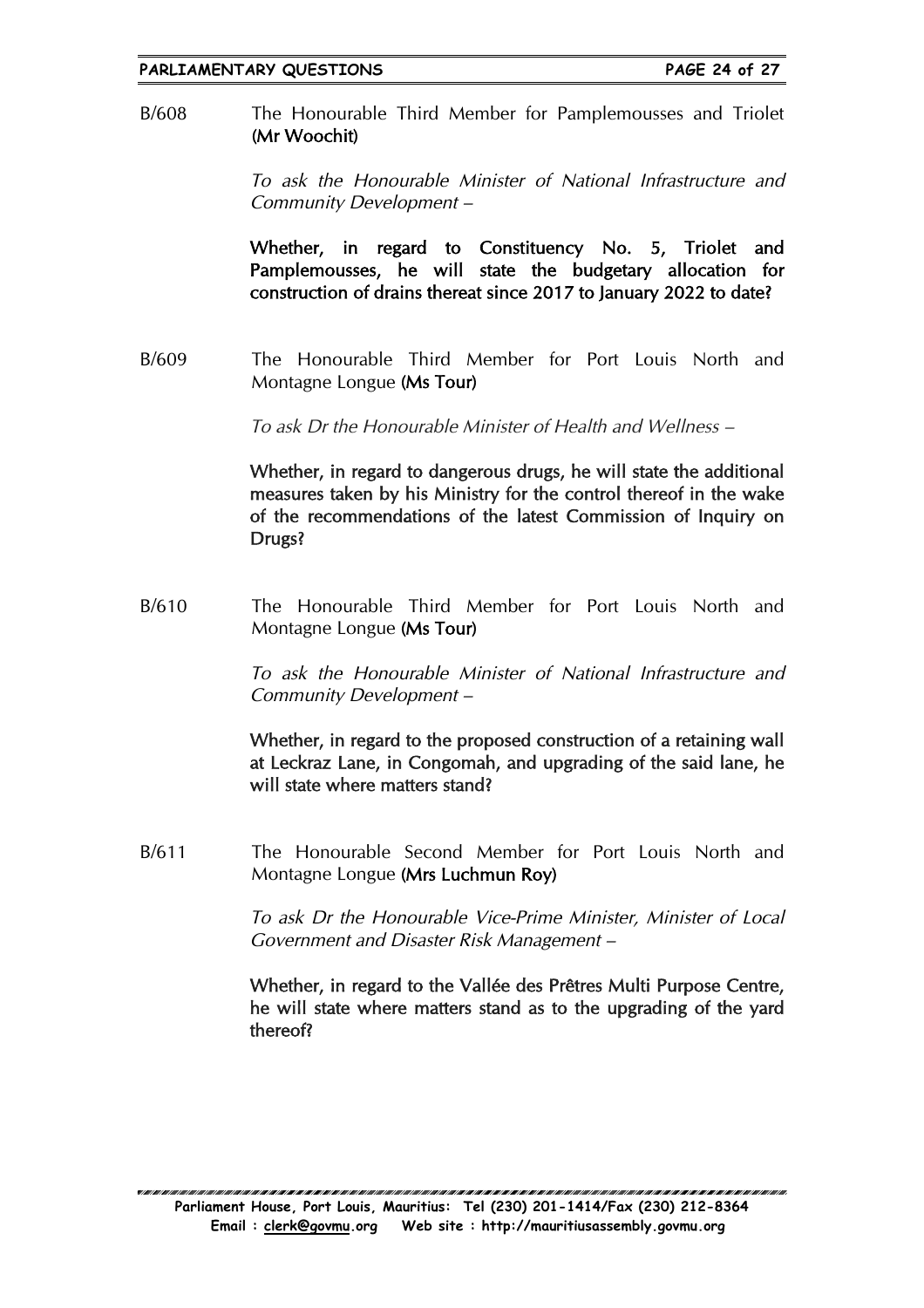### B/612 The Honourable First Member for Belle Rose and Quatre Bornes (Dr Boolell)

To ask the Honourable the Attorney-General, Minister of Agro-Industry and Food Security –

Whether, in regard to food security, he will state if the Agricultual Policy Analysis Unit of his Ministry is preparing a strategic plan therefor?

B/613 The Honourable Second Member for Savanne and Black River (Mrs Mayotte)

> To ask Dr the Honourable Vice-Prime Minister, Minister of Local Government and Disaster Risk Management –

> Whether, in regard to the Football Playground Project at Surinam, he will state where matters stand as to the implementation thereof?

B/614 The Honourable Second Member for Savanne and Black River (Mrs Mayotte)

> To ask the Honourable Deputy Prime Minister, Minister of Housing and Land Use Planning, Minister of Tourism –

> Whether, in regard to the eviction exercise carried out by the Police in Le Morne Village on 21 April 2022, he will state the circumstances thereof?

B/615 The Honourable Second Member for Port Louis North and Montagne Longue (Mrs Luchmun Roy)

> To ask the Honourable Deputy Prime Minister, Minister of Housing and Land Use Planning, Minister of Tourism –

> Whether, in regard to the Camp Laboue Football Pitch Project, he will state where matters stand as to the vesting of a plot of land in the District Council of Pamplemousses for the implementation thereof?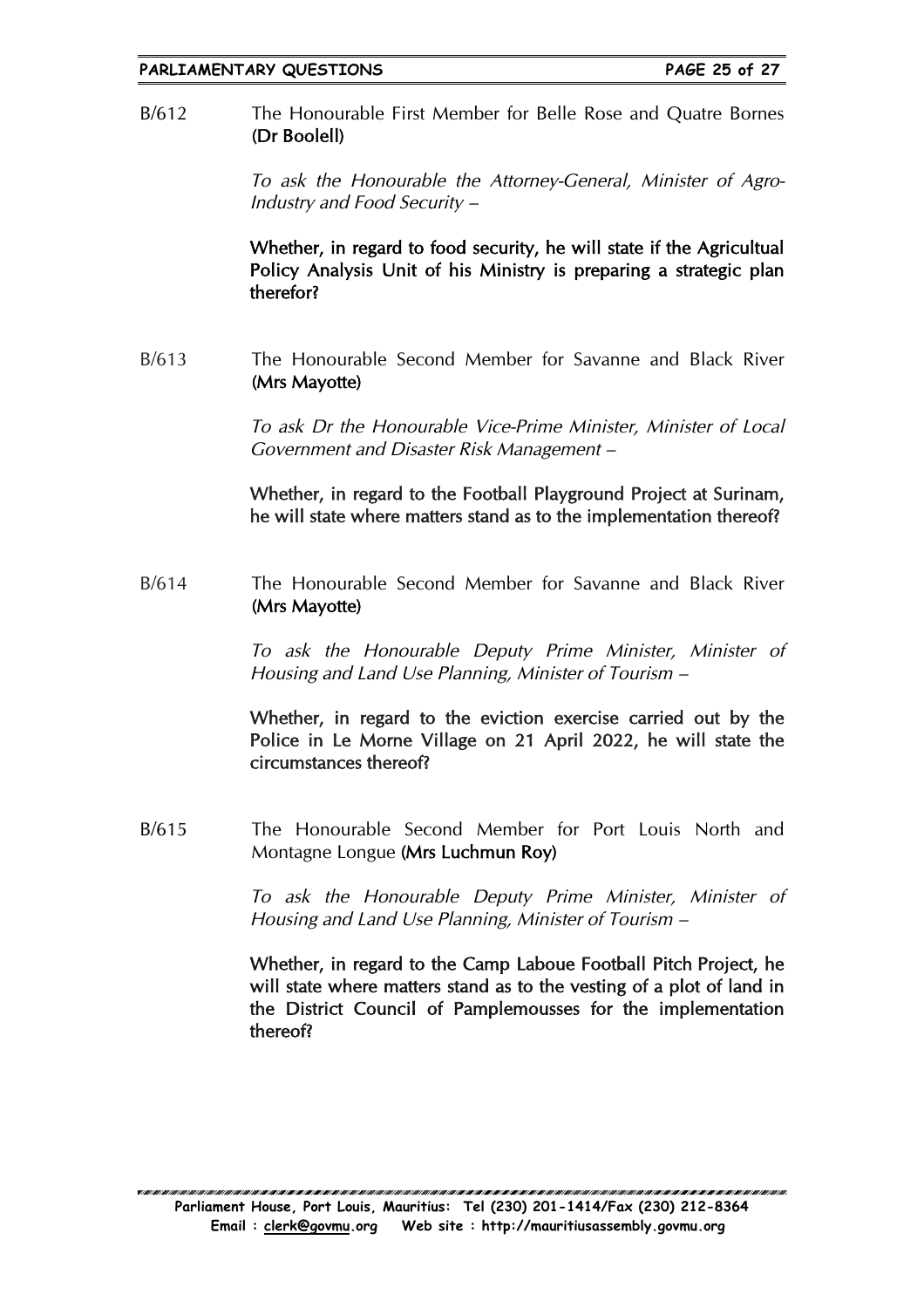B/616 The Honourable Second Member for Beau Bassin and Petite Rivière (Mrs Foo Kune-Bacha)

To ask Dr the Honourable Minister of Health and Wellness –

Whether, in regard to obese and overweight children, he will state the percentages thereof in Mauritius since the year 2014 to date, indicating (a) the percentages thereof suffering from diabetes, and (b) if consideration will be given for the banning of advertising of high fat, salt or sugar (HFSS) food or drink products directed towards children?

B/617 The Honourable Second Member for Port Louis South and Port Louis Central (Mr Uteem)

> To ask Dr the Honourable Minister of Finance, Economic Planning and Development –

> Whether, in regard to bank notes printed by the Bank of Mauritius, he will, for the benefit of the House, obtain from the Bank, for each of the years 2014 to 2021 and for the period 01 January 2022 to date, information as to the amount thereof, indicating in each case the purpose therefor?

B/618 The Honourable Fourth Member for Grand River North West and Port Louis West (Mrs Navarre-Marie)

To ask Dr the Honourable Minister of Health and Wellness –

Whether, in regard to the Intersectoral Global Action Plan on Epilepsy and Other Neurological Disorders 2022-2031, he will state if Government proposes to press for the ratification and domestication thereof and, if so, when and, if not, why not?

B/619 The Honourable Second Member for Port Louis Maritime and Port Louis East (Mr Abbas Mamode)

To ask Dr the Honourable Minister of Health and Wellness –

Whether, in regard to the Overseas Treatment Scheme, he will state the number of patients having benefitted thereunder since December 2021 to date, indicating the amount of funds disbursed thereunder?